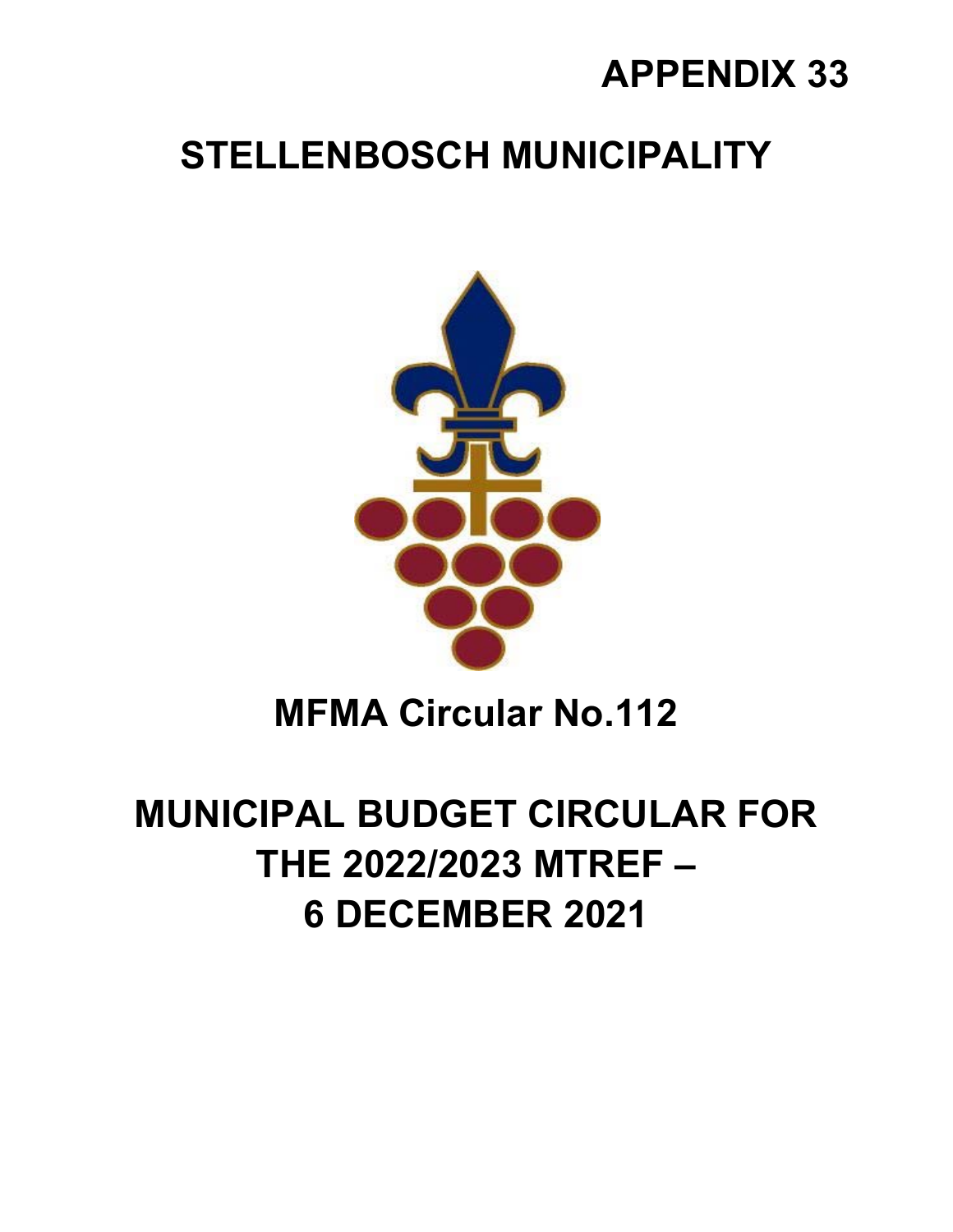**1 . 1 . 1 N A T I O N A L T R E A S U R Y**



**MFMA Circular No. 112**

**Municipal Finance Management Act No. 56 of 2003**

## **Municipal Budget Circular for the 2022/23 MTREF**

### **CONTENTS**

| 1.                                                                |                                                                                                                                                      |  |
|-------------------------------------------------------------------|------------------------------------------------------------------------------------------------------------------------------------------------------|--|
| 2.<br>2.1                                                         |                                                                                                                                                      |  |
| 3.                                                                | <b>IDP CONSULTATION PROCESS POST 2021 LOCAL GOVERNMENT ELECTIONS5</b>                                                                                |  |
| 4.                                                                | MUNICIPALITIES UNABLE TO PASS THE ANNUAL BUDGET AFTER 1 JULY5                                                                                        |  |
| 5.<br>5.1<br>5.2<br>5.3<br>5.4<br>5.5<br>5.6<br>5.7<br>5.8<br>5.9 | REGULATION OF MINIMUM BUSINESS PROCESSES AND SYSTEM SPECIFICATIONS7<br>EXTENSION OF RT25-2016 SERVICE LEVEL AGREEMENTS (SLA) FOR FINANCIAL SYSTEMS8  |  |
| 6.                                                                |                                                                                                                                                      |  |
| 6.1<br>6.2<br>6.3<br>6.4<br>6.5<br>6.6<br>6.7<br>6.8              | MAXIMISING THE REVENUE GENERATION OF THE MUNICIPAL REVENUE BASE  11<br>COMPLETENESS AND CREDIBILITY OF REVENUE RELATED INFORMATION IN THE BUDGET  13 |  |
| 7.1<br>7.2                                                        |                                                                                                                                                      |  |
| 8.<br>8.1                                                         |                                                                                                                                                      |  |
| 9.<br>9.1<br>9.2<br>9.3                                           |                                                                                                                                                      |  |
|                                                                   | 10. SUBMITTING BUDGET DOCUMENTATION AND A1 SCHEDULES FOR 2022/23 MTREF 19                                                                            |  |
| 10.1<br>10.2<br>10.3<br>10.4<br>10.5                              |                                                                                                                                                      |  |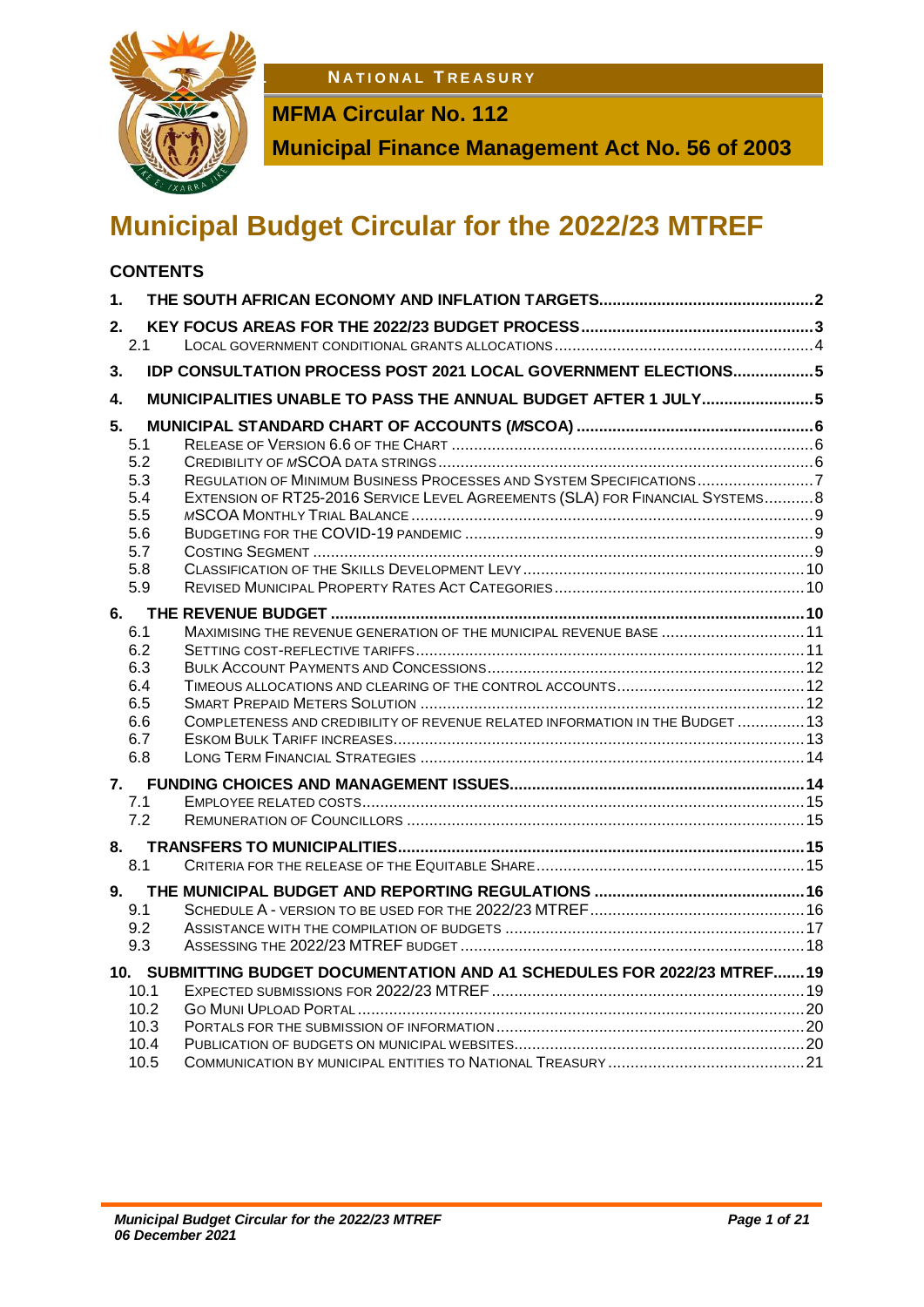### **Introduction**

The purpose of the annual budget circular is to guide municipalities with their compilation of the 2022/23 Medium Term Revenue and Expenditure Framework (MTREF). This circular is linked to the Municipal Budget and Reporting Regulations (MBRR) and the municipal Standard Chart of Accounts *(m*SCOA), and strives to support municipalities' budget preparation processes so that the minimum requirements are achieved.

Among the objectives of this budget circular is to demonstrate how municipalities should undertake annual budget preparation in accordance with the budget and financial reform agenda by focussing on key "game changers". These game-changers include ensuring that municipal budgets are funded, revenue management is optimised, assets are managed efficiently, supply chain management processes are adhered to, *m*SCOA is implemented correctly and that audit findings are addressed.

Municipalities are reminded to refer to the annual budget circulars of the previous years for guidance in areas of the budget preparation that is not covered in this circular.

## **1. The South African economy and inflation targets**

The National Treasury projects real economic growth of 5.1 per cent in 2021, following an expected contraction of 6.4 per cent in 2020. Real GDP growth is expected to moderate to 1.8 per cent in 2022,1.6 per cent in 2023 and 1.7 per cent in 2024.

South Africa experienced its largest recorded decline in economic output in 2020 due to the strict COVID-19 lockdown. Real GDP contracted by 7.2 per cent in 2020 compared to 0.1 per cent increase in 2019. It is expected to increase by 6.2 per cent in 2021/22 and moderate by an average increase of 1.7 per cent over the 2022/23 MTEF.

Manufacturing production grew by 17 per cent in the first six months of 2021 compared with the same period in 2020. Production has not recovered to pre-pandemic levels, although the Absa Purchasing Managers' Index remains above the neutral 50-point mark. Electricity disruptions, raw material shortages and rising input costs will continue to limit output in the short to medium term.

The main risks to the economic outlook are slowdown in economic growth. The evolution of COVID-19 and slow progress in vaccine rollout reinforces uncertainty and poses risks to economic recovery.

Slow implementation of structural reforms continues to weigh on business confidence and private investment. Electricity supply constraints, which could worsen over the short term, are a drag on economic growth. In contrast, progress on energy reforms poses upside risks to fixed investment and the overall economic outlook.

A further deterioration in the public finances due to various spending pressures and the materialisation of contingent liabilities could trigger further credit rating downgrades. Pressures on the government wage bill ceiling, including the implementation of the nonpensionable salary increases undermine fiscal consolidation measures.

The fiscal framework does not include any additional support to state-owned companies, but the poor financial condition and operational performance of several of these companies remains a large contingent risk. A number of entities may request further bailouts.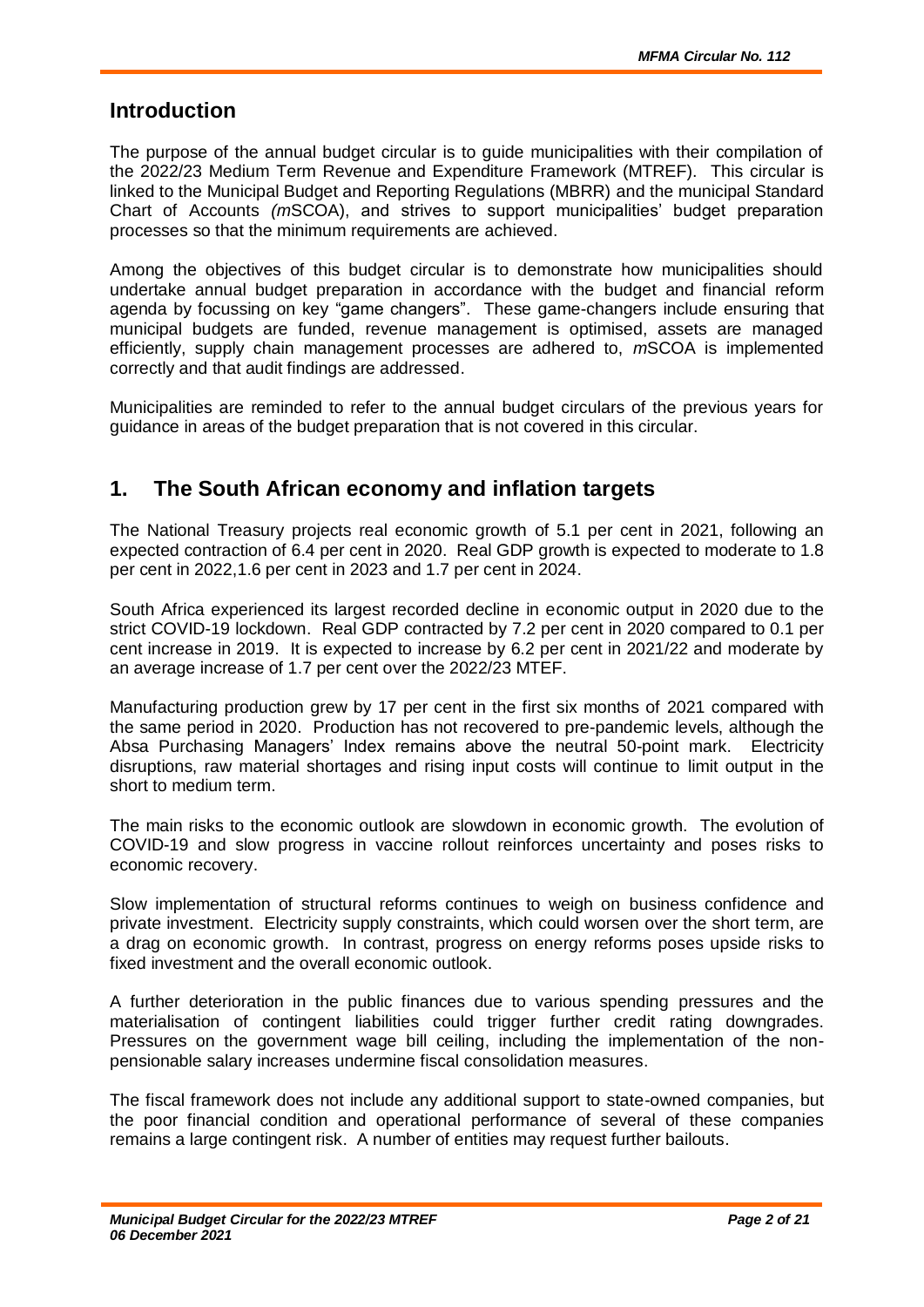Government is strictly enforcing minimum criteria before guaranteeing the debt of state-owned companies, as outlined in the 2021 Budget, which has led to a decline in guarantee requests. Nonetheless, the broader context of financial distress, weak governance and unsustainable operations in many of these companies remains unaddressed.

Since the 2008 global financial crisis, economic growth has trended downwards, resulting in persistent shortfalls in tax revenue that have not been matched by adjustments to spending growth. This in turn has led to wider budget deficits, higher borrowing and a rapid increase in the ratio of debt to GDP. The reason that the debt servicing costs are growing at a pace that is faster than the rate of GDP growth, and this ratio will continue to increase until government runs a sufficiently large primary budget surplus.

To maximise the value of spending, government needs to contain costs, more especially consumption related spending, exercise prudent and compliant financial management, and eradicate wasteful treatment of public funds and resources. Compensation of employees remains a major cost pressure. It remains critical for municipalities to adhere to compensation ceilings, manage headcounts proactively and conduct staff audit to ensure the staff complement is aligned to the approved organogram. This will assist government is to improve its fiscal position.

Medium-term priorities include: reindustrialising through implementation of the master plans; growing exports through the African Continental Free Trade Area; implementing the Tourism Sector Recovery Plan; supporting township and rural economies; and promoting localisation, inclusive economic growth and job creation.

In 2021/22, gross tax revenue is expected to be R120.3 billion higher than projected in the 2021 Budget, with corresponding improvements of R69.8 billion and R59.5 billion expected in 2022/23 and 2023/24 respectively. This is still well below pre-pandemic revenue estimates, but it provides space for government to deal with immediate fiscal pressures while continuing to stabilise the public finances.

Headline inflation is expected to remain between 3 to 6 per cent target range over the 2022/23 MTEF.

In summary, the tax revenue in 2021/22 was higher than projections and this was mainly due to commodity price rally. However, these are projected to be short term, and as such longterm spending commitments should not be made based on short term revenue benefits. There are measures in place to reduce expenditure to narrow the budget deficit.

The following macro-economic forecasts must be considered when preparing the 2022/23 MTREF municipal budgets.

| Table 1: Macroeconomic performance and projections, 2020 - 2025 |  |  |
|-----------------------------------------------------------------|--|--|
|-----------------------------------------------------------------|--|--|

| <b>Fiscal year</b>   | 2020/21 | 2021/22         | 2022/23 | 2023/24  | 2024/25 |
|----------------------|---------|-----------------|---------|----------|---------|
|                      | Actual  | <b>Estimate</b> |         | Forecast |         |
| <b>CPI Inflation</b> | 2.9%    | 4.9%            | 4.0%    | 4.4%     | 4.5%    |

*Source: Medium Term Budget Policy Statement 2021.*

*Note: the fiscal year referred to is the national fiscal year (April to March) which is more closely aligned to the municipal fiscal year (July to June) than the calendar year inflation.*

## **2. Key focus areas for the 2022/23 budget process**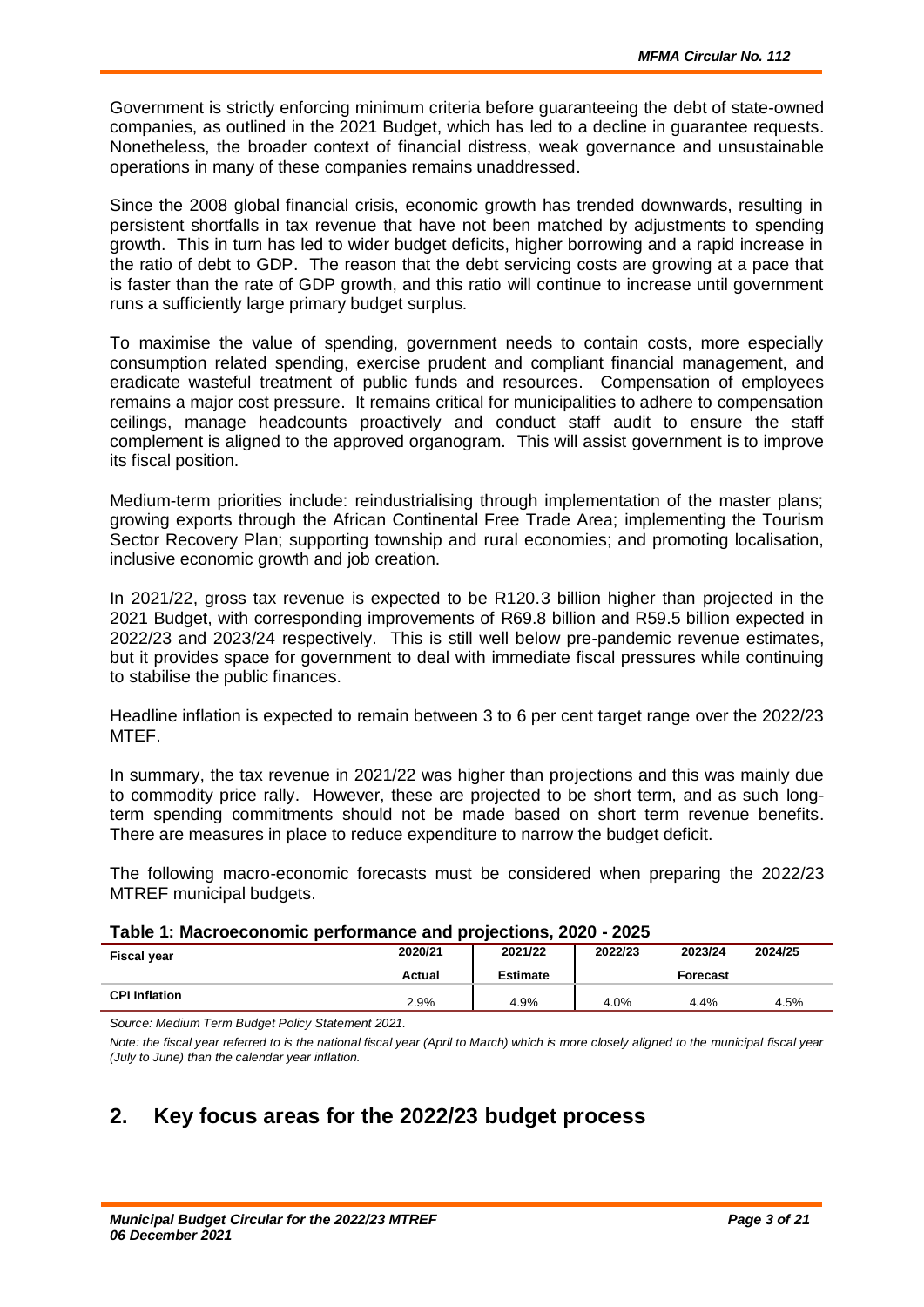#### **2.1 Local government conditional grants allocations**

Over the 2022 MTEF period, transfers to municipalities will grow below inflation. Over the next three years, local government resources increase by 4.1 per cent.

Transfers to local government will be increased by R17.8 billion, including R9.3 billion from the local government equitable share, R1.5 billion from the general fuel levy and R6.9 billion in direct conditional grants over the 2022 MTEF period. The local government equitable share formula has been updated to account for projected household growth, inflation and estimated increases in bulk water and electricity costs over the 2022 MTEF period.

The annual Division of Revenue Bill will be published in February 2022 after the Minister of Finance's budget speech. The Bill will specify grant allocations and municipalities must reconcile their budgets to the numbers published herein.

Municipalities are advised to use the indicative numbers presented in the 2021 Division of Revenue Act to compile their 2022/23 MTREF. In terms of the outer year allocations (2023/24 financial year), it is proposed that municipalities conservatively limit funding allocations to the indicative numbers as presented in the 2021 Division of Revenue Act for 2021/22. The DoRA is available at:

http://www.treasury.gov.za/documents/national%20budget/2021/default.aspx

#### *Division of Revenue Amendment Bill, 2021: changes to local government allocations*

*Budget Facility for Infrastructure Funding* – R81 million is added to the direct regional bulk infrastructure grant for George Local Municipality for the implementation of the potable water security and remedial works project. Due to delays in the implementation of projects approved through Budget Facility for Infrastructure (BFI), the projects sponsors have requested funding to be reduced to align with the planned project rollout.

R1.3 billion is reduced from the public transport network grant for City of Cape Town to align to its revised implementation plan of myCiti phase 2A.

*Neighbourhood Development Partnership Grant –* R841 million is added to the direct neighbourhood development partnership grant for local government to create 32 663 jobs through precinct management, community safety, place-making, greening, integrated waste management and digitalisation, with special focus on poor and marginalised areas and economic nodes.

*Roll-over of indirect regional bulk infrastructure grant –* R582 million is rolled over in the indirect regional bulk infrastructure grant to fund the operational payments for the Vaal River pollution remediation project in Emfuleni Local Municipality. This change is shown in Schedule 6, Part B of this Bill.

*Reprioritisation in the neighbourhood development partnership grant –* In the neighbourhood development partnership grant, R90 million is shifted from the direct component to the indirect component of the grant, to fund project preparation, planning and implementation for municipalities facing implementation challenges. The affected municipalities are City of Johannesburg, Mogale City, Kwa-Dukuza, West Rand, Sol Plaatje, Ray Nkonyeni and City of Cape Town. These changes are shown in Schedule 5, Part B and Schedule 6, Part B of this Bill.

#### *Changes to gazetted frameworks and allocations*

*Neighbourhood development partnership grant –* The grant framework for the neighbourhood development partnership grant is amended to remove reference to Built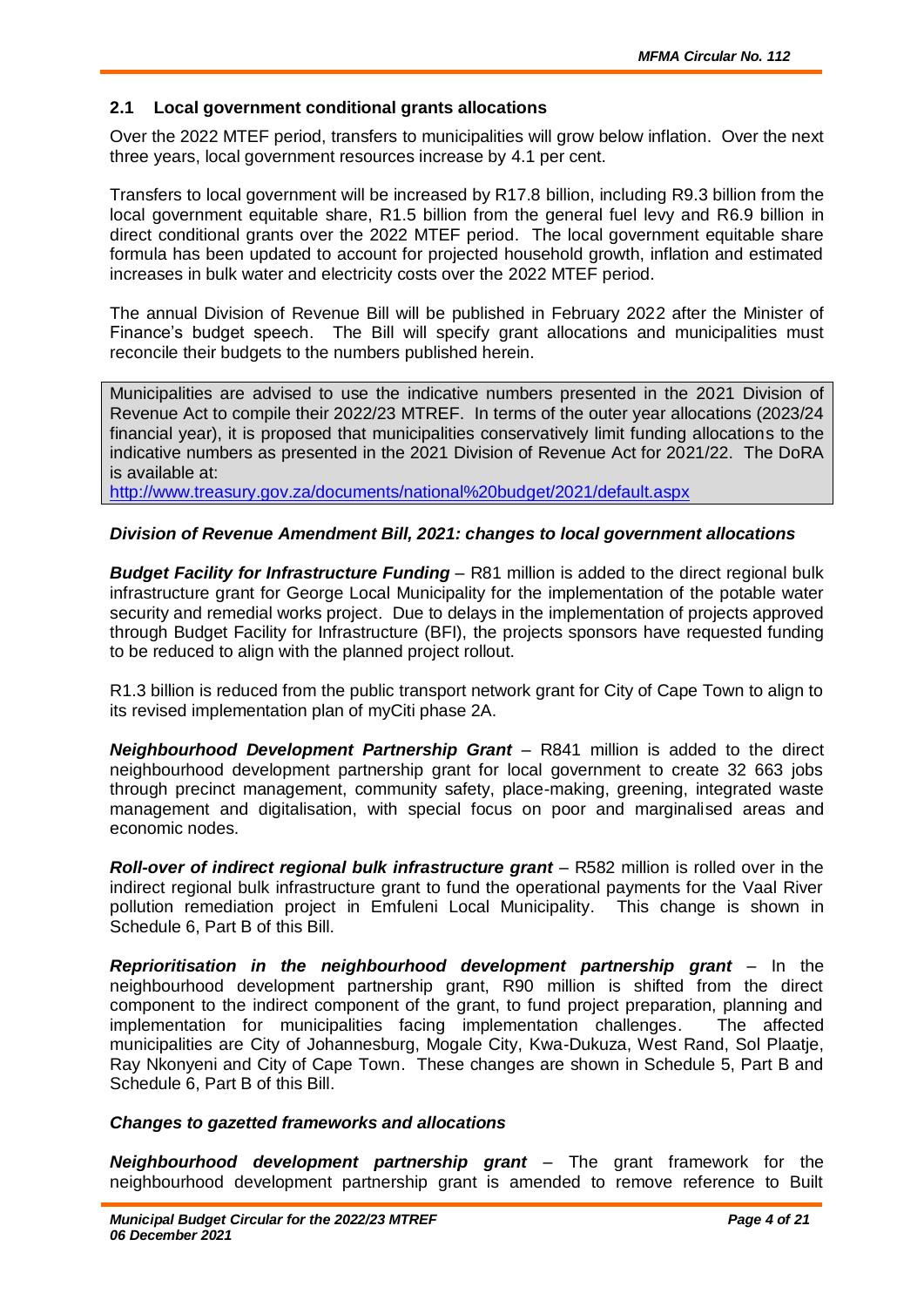Environment Performance Plans and include the conditions attached to the approval of funds from the Presidential Youth Employment Initiative. The conditions require cities to expand the existing Expanded Public Works Programme projects and enter into new partnerships with the private sector and civil society.

*Regional bulk infrastructure grant –* The grant framework for the regional bulk infrastructure grant is amended to include the conditions attached to the approval of funding from the BFI for the implementation of the potable water security and remedial works project in George Local Municipality. The conditions require that the municipality submit a business plan, a costbenefit analysis report and enter into a co-financing agreement with the Department of Water and Sanitation and the Department of Cooperative Governance.

*Integrated urban development grant –* The grant framework for the integrated urban development grant is amended to include a provision for purchasing special vehicles for waste management. This correction is needed to ensure alignment with conditions in the municipal infrastructure grant as municipalities can move between the two grants.

*Municipal infrastructure grant –* The grant framework for the municipal infrastructure grant is amended to correct for the omission of the baseline allocation of R14.8 billion in 2019/20 in the past performance section of the framework. The amount was erroneously not captured. This correction is needed to show the audited past financial performance of the grant.

## **3. IDP Consultation Process Post 2021 Local Government Elections**

Municipalities are advised to refer to the guidance (refer to the email sent by CoGTA to all municipalities on 20 October 2021) provided through the joint National Treasury/ Department of Cooperative Governance/ South African Local Government Association (NT/DCoG/SALGA) Joint Circular No.1 on the transitional measures in relation to the IDP consultation process. This circular indicates that the previous municipal councils had an obligation to ensure that the legislative stipulations were complied with. Therefore, they were expected to continue the process of the development of the IDP starting with the development and adoption of the process plans as provided for in section 28 of the Municipal Systems Act. Municipalities should then implement the adopted budget process plan and conduct the public engagements as per dates they have indicated in the process plan.

## **4. Municipalities unable to pass the annual budget after 1 July**

The provincial executive council must urgently request the Mayor to submit a report outlining detailed reasons and or circumstances that led to failure to approve the annual budget by the 1 July.

The provincial executive council must intervene in terms of section 139(4) of the Constitution and take appropriate steps by issuing a directive to the municipal council to approve a budget and any revenue raising measures necessary to give effect to the budget within a reasonable period.

Section 26(4) and (5) of the MFMA provides for how the expenses can be met pending the approval of a budget through a directive. Provincial Treasuries should establish clear internal processes for reviewing and recommending the approval of withdrawals by their MEC (templates can be obtained from National Treasury).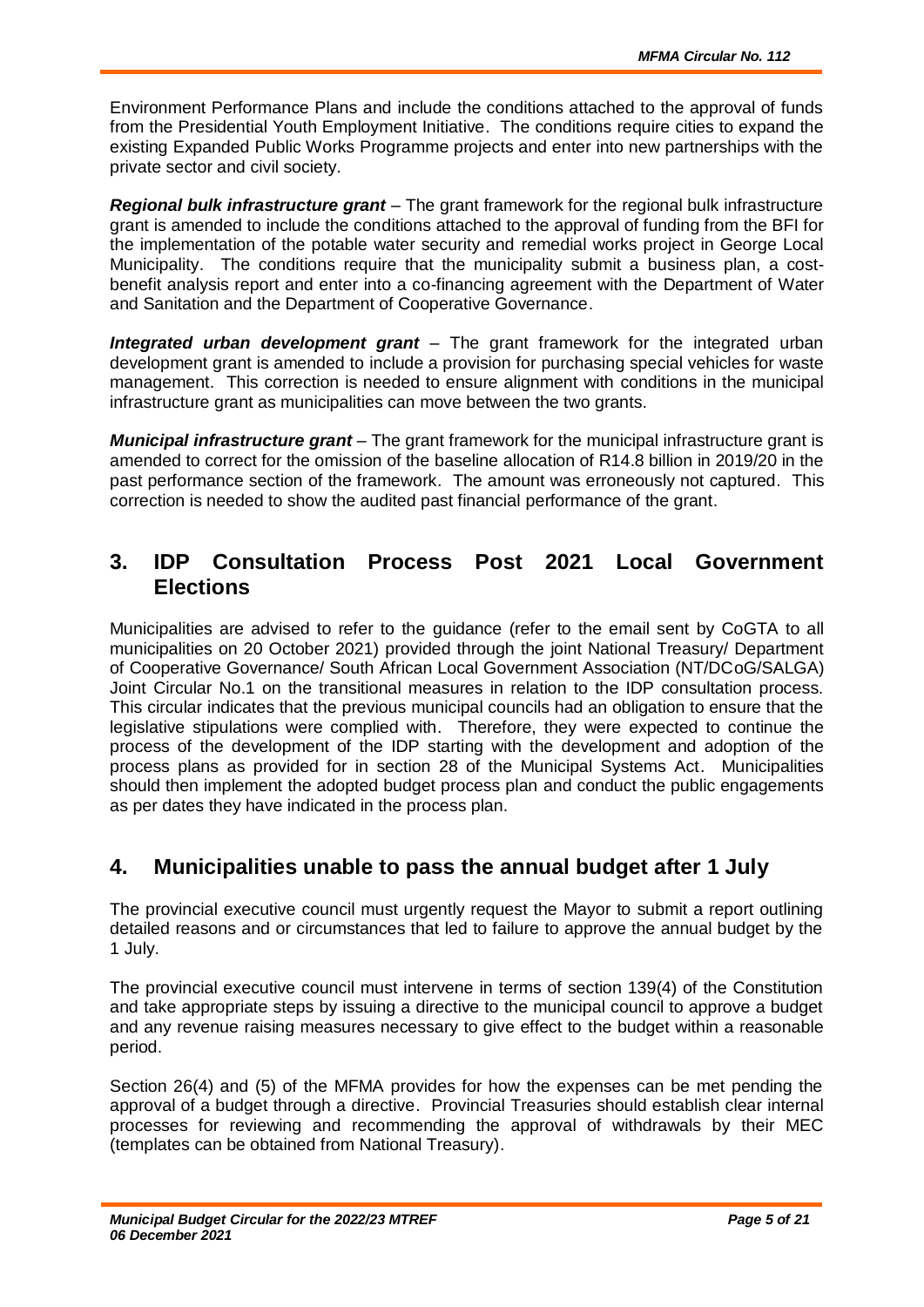The provincial executive council must upon issuing of a directive to the Municipal Council conduct an assessment of the budget tabled by the Mayor against the norms and standards, approved budget process plan, and the outcome of public participation processes.

In the event the Municipal Council fails to approve a budget due to walk out or individual misconduct by a majority of councillors, the Speaker must immediately investigate the conduct of those identified councillors in terms of the Code of Conduct for councillors as provided for in the Municipal Systems Act, 2000.

If in terms of the assessment by the provincial executive council of the tabled budget, it is found that there are no justifiable grounds for not approving the budget, the former must submit/ present the outcome of the assessment to the Municipal Council with a directive to consider the assessment and adopt the budget. If the assessment of the provincial executive council of the tabled budget finds that it does not adhere to the required norms and standards, the directive from the provincial executive council should instruct the council to first amend the budget to remedy this before adopting the budget.

The provincial executive council must, if necessary give the municipal council a further 14 days to approve a tabled budget that complies with norms and standards and incorporates the outcome of public participation, failing which the provincial executive council must consider dissolution of municipal council, approval of a temporary budget and appointment of an administrator as a last resort.

## **5. Municipal Standard Chart of Accounts (***m***SCOA)**

#### **5.1 Release of Version 6.6 of the Chart**

On an annual basis, the *m*SCOA chart is reviewed to address implementation challenges and correct chart related errors. Towards this end, Version 6.6 is released with this circular.

Version 6.6 of the chart will be effective from 2022/23 and must be used to compile the 2022/23 MTREF and is available on the link below: http://mfma.treasury.gov.za/RegulationsandGazettes/MunicipalRegulationsOnAStandardChart OfAccountsFinal/Pages/default.aspx

The Project Summary Document (PSD) on the National Treasury webpage will be aligned to the chart changes in version 6.6 where applicable. The PSD is also available on the above link.

*m*SCOA chart changes are issued annually in December. For the National Treasury to consider a new chart change, the issue must be logged with all relevant background and details on the Frequently Asked Questions (FAQ) database. The FAQ database can also be accessed on the above link.

The matter will then be further investigated by the FAQ committee of the National Treasury. If it is found that a chart change is required in the next chart version, then the matter will be elevated to the *m*SCOA Technical Committee and if in agreement, it will be recommended for approval to the *m*SCOA Steering Committee. Requests for chart changes in the next version of the chart must be logged for consideration by 31 August of each year.

#### **5.2 Credibility of** *m***SCOA data strings**

The credibility of the *m*SCOA data strings remains a concern although we have observed a marked improvement in some areas. At the core of the problem is: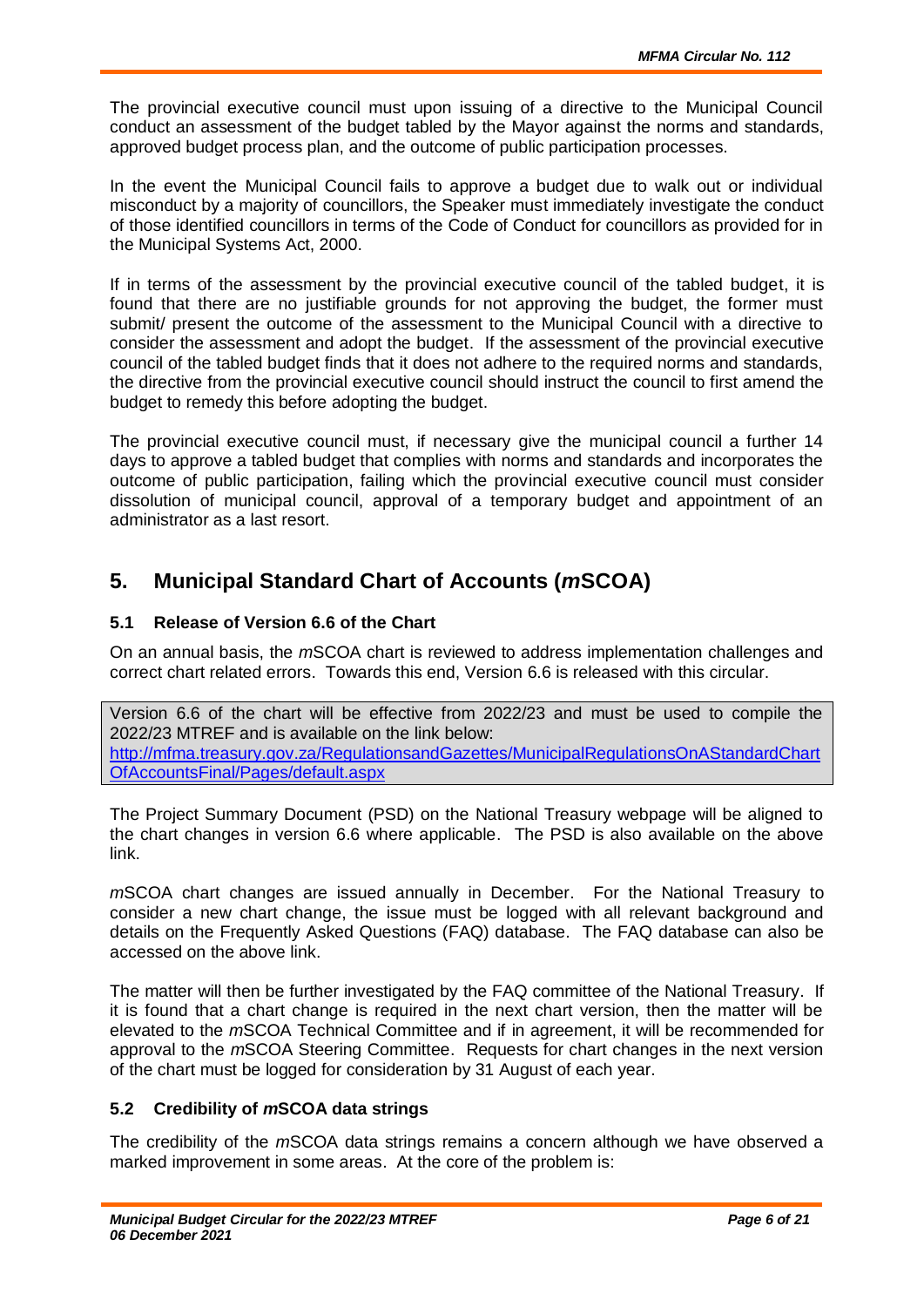- The incorrect use of the *m*SCOA chart and segments, balance sheet budgeting, movement accounting and basic municipal accounting practices by municipalities;
- Some municipalities are not budgeting, transacting and reporting directly in/ from their core financial systems; have not purchased all the modules of the core financial system or have not upgraded to the Enterprise Resource Planning (ERP) (*m*SCOA enabling) version of their financial systems;
- A number of municipalities are still transacting on their legacy systems that are not *m*SCOA enabling or they are using Ms Excel spreadsheets that are not incorporated in the functionality of their financial systems, while they are paying for maintenance and support for the *m*SCOA enabling system that was procured. This constitute fruitless and wasteful expenditure; and
- Municipalities are not locking their adopted budgets and their financial systems at month-end to ensure prudent financial management. To enforce municipalities to lock their budgets and close their financial system at month-end in 2022/23, the Local Government Database and Reporting System will lock all submission periods within the reporting period at the end of each quarter. The published period will NOT be opened again to ensure consistency between publications. System vendors were also requested to build this functionality into their municipal financial systems.

Municipalities should refer to the guidance provided in the *m*SCOA circulars issued by the National Treasury to classify their transactions correctly.

The credibility and accuracy of the data strings must be verified by municipalities before submission as the data strings submitted will be used as the single source for all analysis and publications in the 2022/23 municipal financial year.

#### **5.3 Regulation of Minimum Business Processes and System Specifications**

One of the key objectives of the *m*SCOA reform is to ensure that municipalities are planning, budgeting, transacting and reporting directly on and from integrated ERP systems to have one version of the truth in terms of the reported financial performance. The manual correction of data strings by municipal officials or system vendors are not allowed in terms of the *m*SCOA Regulations.

All municipalities and municipal entities had to comply with the *m*SCOA Regulations by 1 July 2017. MFMA Circular No. 80 (Annexure B) provided guidance on the minimum business processes and system specifications for all categories of municipalities (A, B and C). A number of Regulations and best practices as per the MFMA Circulars have been introduced since the issuing of MFMA Circular No. 80 in 2016.

The National Treasury will expand and regulate the business processes and system specifications in 2022/23 to these new developments. If your municipality has not yet achieved the minimum required level of *m*SCOA implementation, then a detailed action plan (road map) must be developed to indicate how the municipality will fast track the implementation of *m*SCOA. The action plan should include the following focus areas, as applicable to the municipality:

- **System landscape** does the municipality has access to updated ICT hardware, software and licences that is sufficient to run the chosen financial management systems solution;
- **Governance and institutional arrangements**  is there a functional *m*SCOA steering committee or equivalent structure consisting of representatives from all business units, that meet regularly to monitor and report on *m*SCOA related issues to Management Committee (MANCO), Executive Committee (EXCO) and Council. Furthermore, did the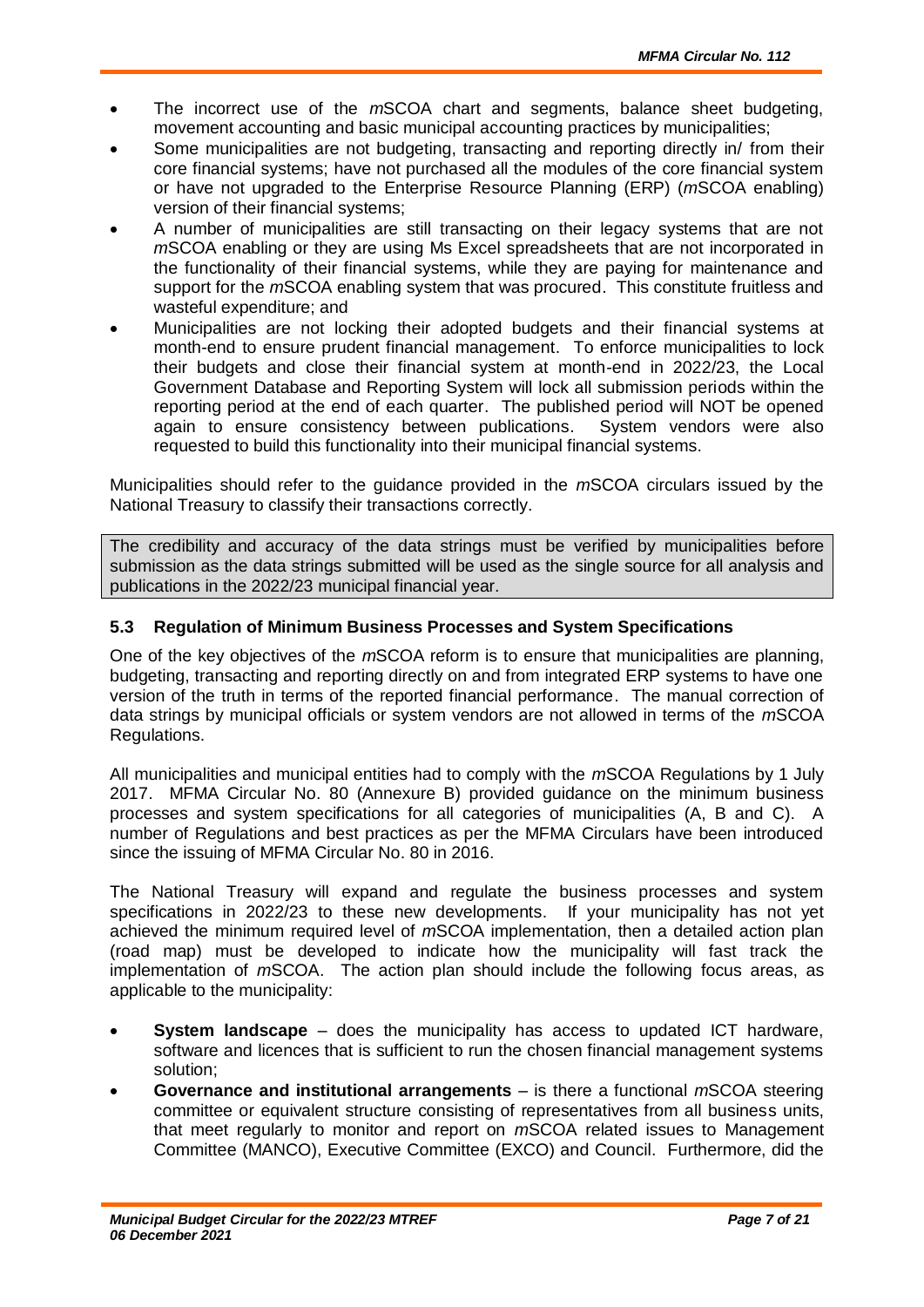municipality appoint a suitably qualified System Administrator and the required IT securities are in place;

- **System functionality** is the functionality of the system complying with the minimum business processes and system specifications articulated in MFMA Circular No 80; is the municipality utilising the core financial system solution and its modules optimally; and are 3rd party sub-systems seamlessly integrating with the *m*SCOA enabling financial system; and
- **Proficiency of municipal officials to use the financial system** are the relevant municipal officials sufficiently capacitated on all system modules and functionalities to use the financial systems solution; are relevant officials in the organisation familiar with the *m*SCOA chart, balance sheet budgeting and movement accounting; and have change management taken place to ensure that *m*SCOA is institutionalised as an organisational reform and not only a financial reform.

It should be emphasised that the onus to ensure compliance with the *m*SCOA Regulations and minimum system specifications as per MFMA Circular No. 80 and its Annexure B rests with the municipality and not the system vendor. Municipalities should ensure that they budget sufficiently to become and remain *m*SCOA compliant.

The progress against the action plan must be monitored by the municipality's *m*SCOA Project Steering Committee and should also be reported at the 2021/22 Mid-year Budget and Performance engagements and the Budget and Benchmark engagements with the National and the respective provincial treasury. Copies of the action plan and progress reports should also be shared with the National and the respective provincial treasury.

#### **5.4 Extension of RT25-2016 Service Level Agreements (SLA) for Financial Systems**

The National Treasury has received numerous queries about the extension of the SLA for the transversal contract for the procurement of municipal systems of financials management and internal control (RT25-2016).

The RT25-2016 contract has expired in May 2019. Therefore, the RT25-2016 cannot be utilised to procure financial systems and Service Level Agreements (SLAs) entered into through the transversal contract cannot be extended when they expire. Municipalities that procured systems through the RT25-2016 transversal tender must approach the market to procure a new service provider for system support and maintenance. Due to the high financial investment in procuring financial systems, it is not cost effective to change financial systems every 3 to 5 years. Also, the expiry of the SLA does not necessitate the procurement of a new financial system - unless the system that is being used is not complying with the required business processes and system specifications.

Furthermore, the Municipal SCM Regulations does not prohibit the use of long-term contracts as long as the needs analysis and market analysis are done to justify the continuous need for the service. Municipalities may utilise Section 33 of the MFMA, taking into account the municipality's specific circumstances, provided that the decision is legally sound and there is evidence to support the municipality's decision.

Where a municipality has entered into a SLA for the provision of system support and maintenance through an open procurement process, the SLA may be extended in terms of Section 116(3) of the MFMA.

Notwithstanding the above, since the ICT environment changes very quickly the municipal needs must be re-evaluated to ensure that the IT systems in place are still 1) compatible with the needs and systems of the municipality, 2) aligned to modern technology and new legislative requirements and 3) cost effective prior to concluding long-term maintenance and support agreements in the event that there are other financial management solutions or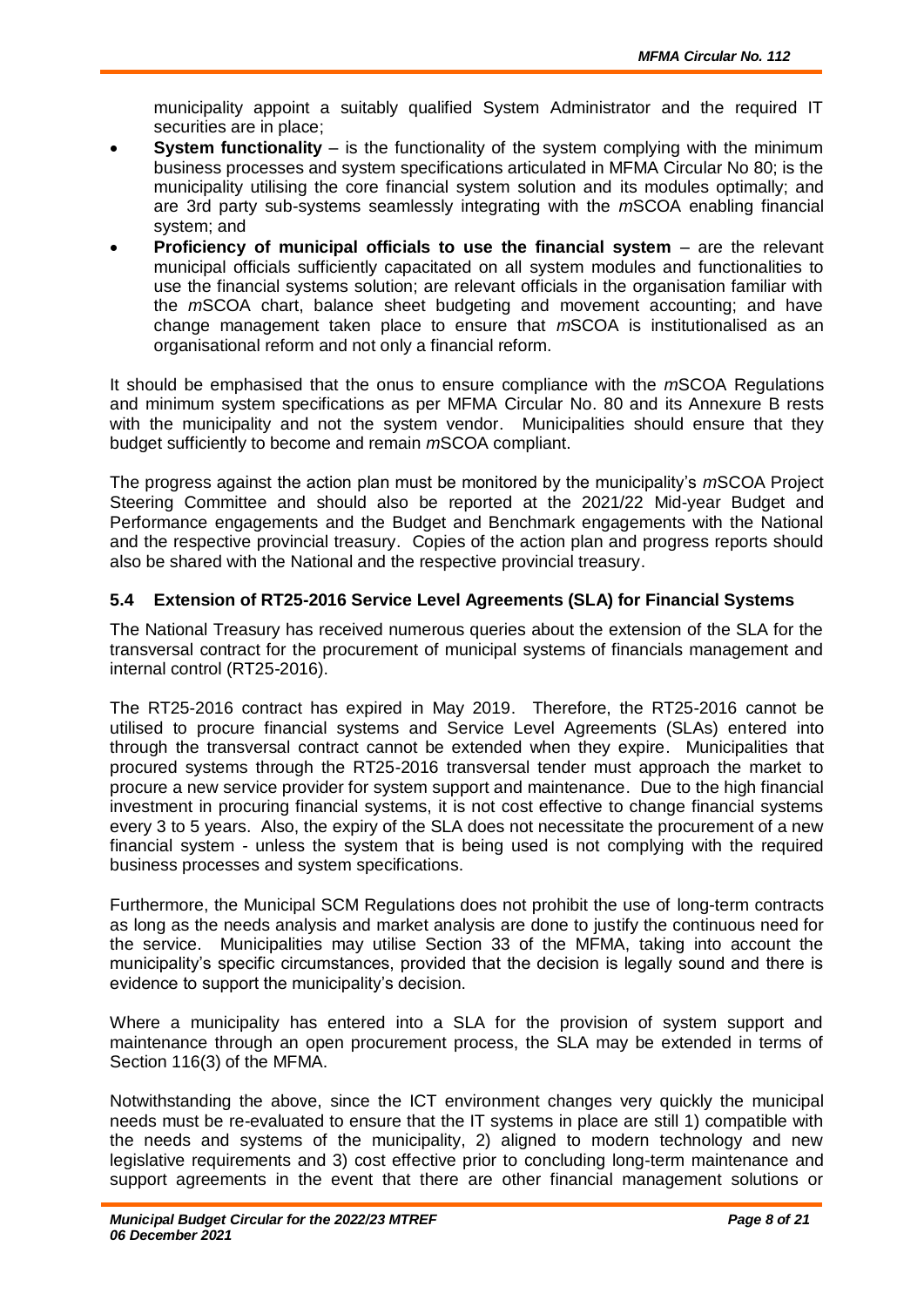systems that may be better or even more cost effective as opposed to the current ones that may be outdated.

#### **5.5** *m***SCOA Monthly Trial Balance**

Municipalities are required to submit the following documents to GoMuni Upload portal on a monthly basis in PDF format:

- 1. C Schedule
- 2. Primary Bank Statement
- 3. Bank Reconciliation
- 4. Quality certificate
- 5. Monthly budget statement (Section 71 Report)
- 6. Trial balance

To date, the trial balances were submitted in various formats with varying levels of detail – some of them unreadable, making it difficult to identify the submission of the trial balances. From 1 July 2022, the trial balance must include the following minimum information:

- *m*SCOA item description
- Balance brought forward (i.e. opening balance)
- Movement Debit
- Movement Credit
- Balanced closing balance at the end of the document

The name of the municipality, municipal code and relevant period (year and month) must be clearly identified in the submission. Municipalities should ensure that the monthly data string aligns to the trail balance submitted to the GoMuni Upload portal.

#### **5.6 Budgeting for the COVID-19 pandemic**

In terms of *m*SCOA Circular No. 9 municipalities are reminded to record and ring fence all funding and expenditure pertaining to the COVID-19 pandemic when budgeting and transacting.

It is evident from the *m*SCOA data strings that were submitted by municipalities in terms of the monthly Section 71 reporting that not all municipalities are budgeting and reporting on COVID-19 related allocations and expenditure as per the guidance provided. Therefore, the National Treasury is not able to draw complete COVID-19 reports from the *m*SCOA data strings inclusive of the data for all municipalities as yet and the weekly manual reporting is still required.

Once the National Treasury is able to draw COVID-19 reports from the *m*SCOA data strings for the majority of municipalities and the Covid-19 restrictions is lifted as per the Disaster Management Act, 2002 (Act 57 of 2002) and its regulations, the weekly manual reporting will be stopped.

#### **5.7 Costing Segment**

The purpose of the costing segment in *m*SCOA is to provide for the recording of the full cost for the four core municipal functions, namely: electricity, water, waste water and waste management as a minimum requirement. These four services are the most significant revenue generating functions within municipalities and essential for setting cost reflective tariffs.

The costing segment does not impact on the financial statements and will be recorded as a 'below the line cost' and are recorded in the management accounts to make decisions in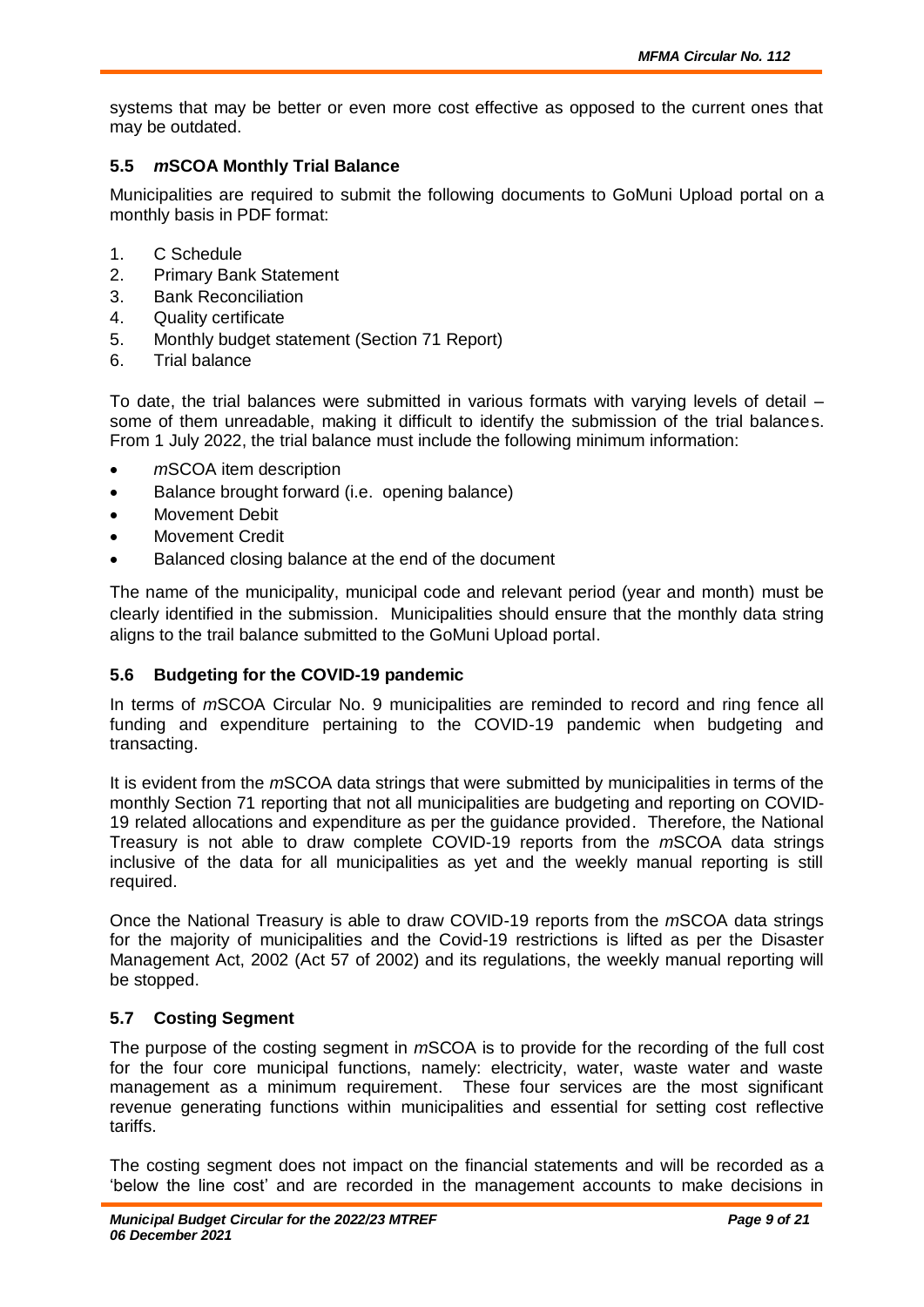formulating tariffs and cost control. Municipalities must refer to the PSD for the detailed application of the costing segment.

#### **5.8 Classification of the Skills Development Levy**

Employers must pay 1 per cent of their employees pay to the skills development levy. This is a contribution of 1 per cent of the total amount paid in respect of salaries to employees, which includes overtime payments, leave pay, bonuses etc. Therefore, this does not constitute employee related cost because it is not a compensation to employees, nor social contributions. Skills Development levy must be classified as operational costs as indicated in the *m*SCOA Project Summary Document (PSD).

#### **5.9 Revised Municipal Property Rates Act Categories**

Reference is made to paragraph 4.3 of MFMA Circular No. 107. Municipalities are reminded that section 8 of the Municipal Property Rates Act on the determination of categories of **rateable** properties has been revised through the Local Government Municipal Property Rates Amendment Act, 2014 ("the Amendment Act").

Municipalities were required to implement the new property categorisation framework by not later than 1 July 2021. The *m*SCOA chart Version 6.6 makes provision for the new and the old framework. However, the old framework will be retired in the next version of the chart and municipalities are advised to implement the new property categorisation framework as legislated. Therefore, municipalities cannot use both frameworks to avoid duplication and overstatement of revenue from property rates.

## **6. The revenue budget**

Similar to the rest of government, municipalities face a difficult fiscal environment. The weak economic growth has put pressure on consumers' ability to pay for services, while transfers from national government are growing more slowly than in the past. Some municipalities have managed these challenges well, but others have fallen into financial distress and face liquidity problems. These include municipalities that are unable to meet their payment obligations to Eskom, Water Boards and other creditors. There is a need for municipalities to focus on collecting revenues owed to them and eliminate wasteful and non-core spending.

Municipalities must ensure that they render basic services, maintain their assets and clean environment. Furthermore, there must be continuous communication with the community and other stakeholders to improve the municipality's reputation. This will assist in attracting investment in the local economy which may result in reduced unemployment. Some municipalities are experiencing serious liquidity challenges. Therefore, the new leadership is advised to:

- Decisively address unfunded budgets by reducing non-priority spending and improving revenue management processes to enable collection; and
- Address service delivery failures by ensuring adequate maintenance, upgrading and renewal of existing assets to enable reliable service delivery.

It should be noted that it is easier for consumers to pay for services if they are reliable and when the environment is well maintained.

National Treasury encourages municipalities to maintain tariff increases at levels that reflect an appropriate balance between the affordability to poorer households and other customers while ensuring the financial sustainability of the municipality. The Consumer Price Index (CPI) inflation is forecasted to be within the lower limit of the 3 to 6 per cent target band; therefore,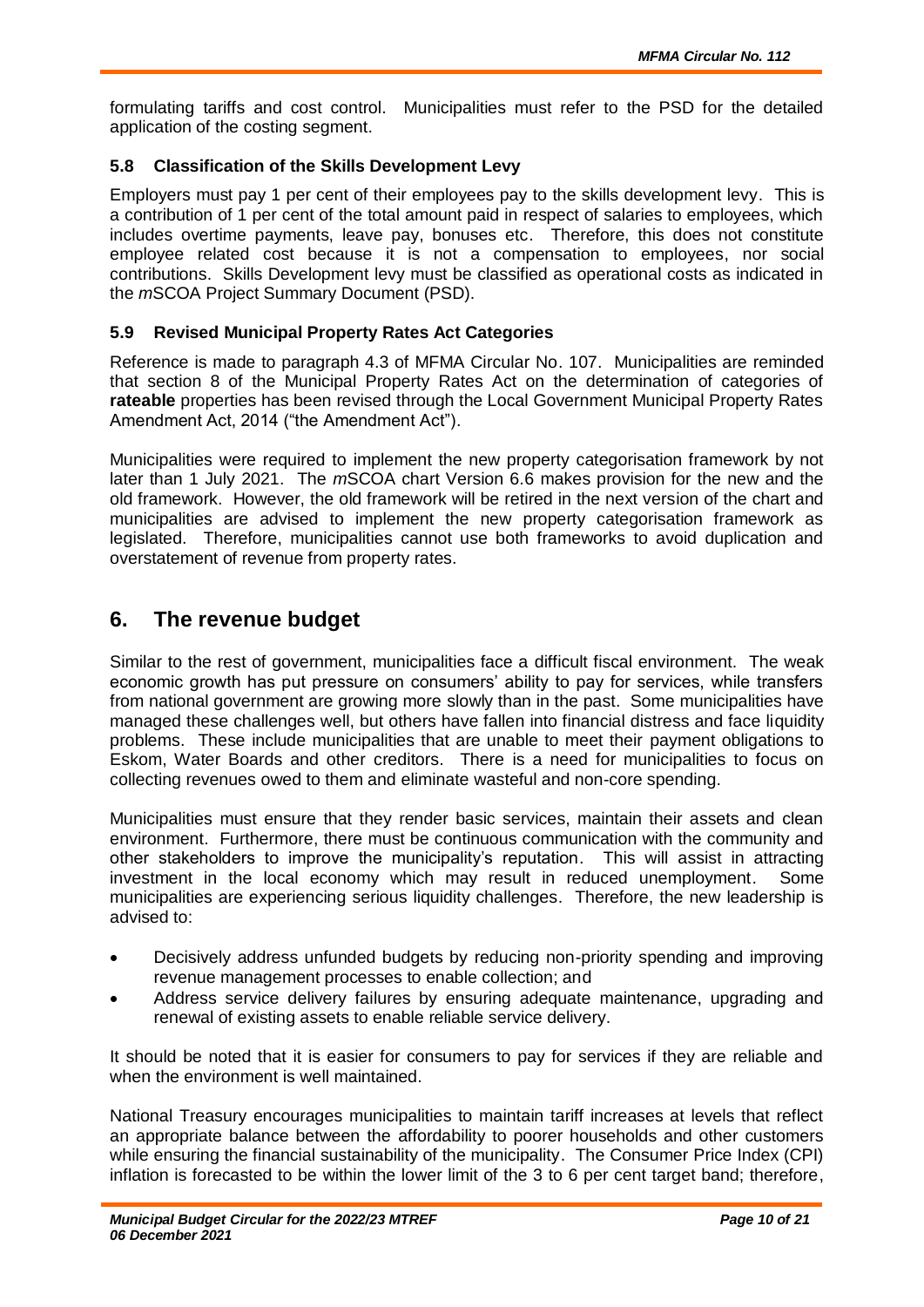municipalities are required to *justify all increases in excess of the* **projected inflation target for 2022/23** in their budget narratives and pay careful attention to tariff increases across all consumer groups. In addition, municipalities should include a detail of their revenue growth assumptions for the different service charges in the budget narrative.

#### **6.1 Maximising the revenue generation of the municipal revenue base**

Reference is made to MFMA Circulars No. 93, paragraph 3.1 and No. 98, paragraph 4.1. The emphasis is on municipalities to comply with Section 18 of the MFMA and ensure that they fund their 2022/23 MTREF budgets from realistically anticipated revenues to be collected. Municipalities are cautioned against assuming collection rates that are unrealistic and unattainable as this is a fundamental reason for municipalities not attaining their desired collection rates.

It is essential that municipalities reconcile their most recent valuation roll data to that of the billing system to ensure that revenue anticipated from property rates are accurate. Municipalities should undertake this exercise annually as a routine practice during the budget process. The list of exceptions derived from this reconciliation will indicate where the municipality may be compromising its revenue generation in respect of property rates. A further test would be to reconcile this information with the Deeds Office registry. In accordance with the MFMA Circular No. 93, municipalities are once more requested to submit their annual reconciliation of the valuation roll to the billing system to the National Treasury by no later than **04 February 2022**.

The above information must be uploaded by the municipality's approved registered user(s) using the GoMuni Upload Portal at: https://lguploadportal.treasury.gov.za/. If the municipality experience any challenge uploading the information a request for an alternative arrangement may be emailed to linda.kruger@treasury.gov.za.

#### **6.2 Setting cost-reflective tariffs**

Reference is made to MFMA Circular No. 98, paragraph 4.2. The setting of cost-reflective tariffs is a requirement of Section 74(2) of the Municipal Systems Act which is meant to ensure that municipalities set tariffs that enable them to recover the full cost of rendering the service. This forms the basis of compiling a credible budget. A credible budget is one that ensures the funding of all approved items and is anchored in sound, timely and reliable information on expenditure and service delivery (Financial and Fiscal Commission (FFC), 2011). Credible budgets are critical for local government to fulfil its mandate and ensure financial sustainability.

A credible expenditure budget reflects the costs necessary to provide a service efficiently and effectively, namely:

- A budget adequate to deliver a service of the necessary quality on a sustainable basis; and
- A budget that delivers services at the lowest possible cost.

Municipalities are encouraged to utilise the tariff setting tool referenced in MFMA Circular No. 98, item 4.2. This tool will assist in setting tariffs that are cost-reflective and would enable a municipality to recover costs to fulfil its mandate. The National Treasury Municipal Costing Guide is available on the link below on the National Treasury website.

http://mfma.treasury.gov.za/Guidelines/Documents/Forms/AllItems.aspx?RootFolder=%2fGuid elines%2fDocuments%2fMunicipal%20Costing%20Guide&FolderCTID=0x0120004720FD2D0 551AE409361D6CB3E122A08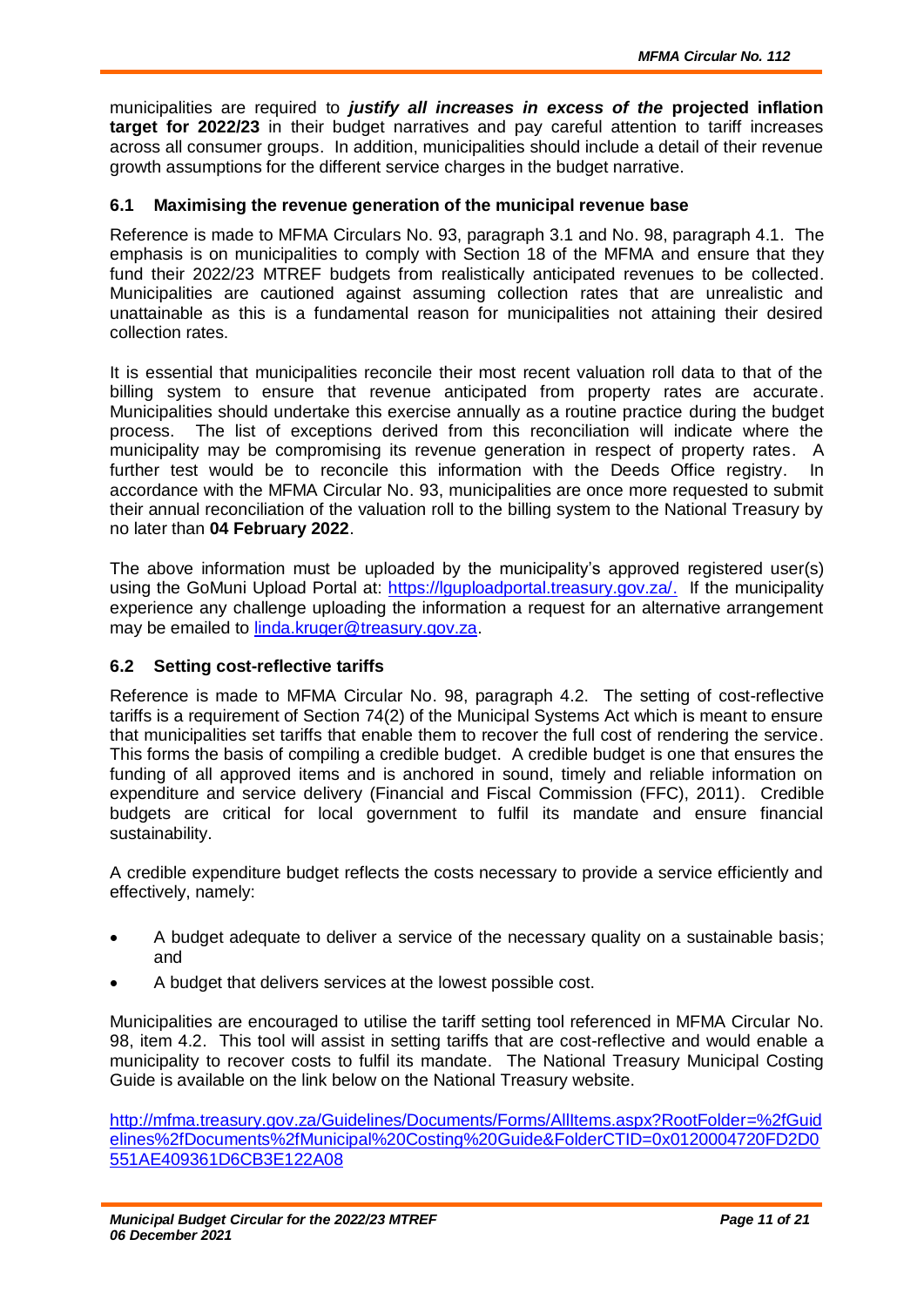It is also imperative that every municipality is utilising the *m*SCOA cost segment correctly.

#### **6.3 Bulk Account Payments and Concessions**

During 2018/19, intense work was undertaken to resolve systemic and structural issues pertaining to the electricity function in municipalities. Core to this work was addressing the escalating Eskom debt that threatened the sustainability of Eskom as well as that of municipalities.

During the process, Eskom agreed to provide relieve in certain areas. Municipalities are reminded of the following concessions that remain in place:

- The interest rate charged on overdue municipal bulk accounts were reduced from prime plus 5 per cent to prime plus 2.5 per cent;
- Payment terms were extended from 15 days to 30 days for municipal bulk accounts; and
- Eskom allocation of municipality payments to capital first and then to interest.

These concessions align to the MFMA and are meant to curb municipal growing debt levels by allowing a more conducive payment regime than what was previously employed. In addition, municipalities are urged to budget for and ring-fence their payment of bulk services. Bulk current account payments must be honoured religiously to avoid stringent application of the bulk suppliers' credit control policy.

Municipalities are also advised to enforce a culture of payment for services through their normal credit control processes. In this regard it should be noted that municipalities are only compensated for free basic services based on an indigent user component calculation through the equitable share. As such, a municipality's allocation of free basic services to all of the municipality's consumers is not funded in the equitable share. Every municipality, during the budget process, must consider the affordability to the municipality when allocating free basic services above the national norm and to consumers other than indigent consumers. **If a municipality has any arrears on any of its bulk supplier's accounts, it must limit its provision of free basic services to registered indigent consumers only**.

In this regard municipalities are reminded to take note of the Constitutional Court decision in **Mazibuko and Others vs City of Johannesburg and Others (CCT 39/09) [2009] ZACC 28; 2010 (3) BCLR 239 (CC); 2010 (4) SA 1 (CC) (8 October 2009)**. The Constitutional Court confirmed that a municipality has the right to disconnect the water service in the event of nonpayment. In the case of registered indigent users, water may not be disconnected but can and should be restricted to the national policy limit of 6 kilolitres of water monthly.

#### **6.4 Timeous allocations and clearing of the control accounts**

Municipalities are encouraged to clear the control accounts on a monthly basis and to allocate trade and other receivable payments in these suspense accounts to the relevant debtor accounts regularly before the monthly submissions as required by the MFMA. Implementing and enforcing the credit control policy of the municipality whilst payments are not cleared in the control account is negligent and irresponsible. Municipalities are warned against this bad practice, and this must be avoided at all costs.

#### **6.5 Smart Prepaid Meters Solution**

The Inter-Ministerial Task Team (IMTT) of the  $5<sup>th</sup>$  administration appointed a panel to investigate the electricity function to better understand what is causing the non-payment to Eskom. Cabinet subsequently endorsed the panel's recommendation that a smart prepaid solution for all municipalities must be explored. Municipalities are advised that the National Treasury, through the Office of the Chief Procurement Officer (OCPO), will soon facilitate a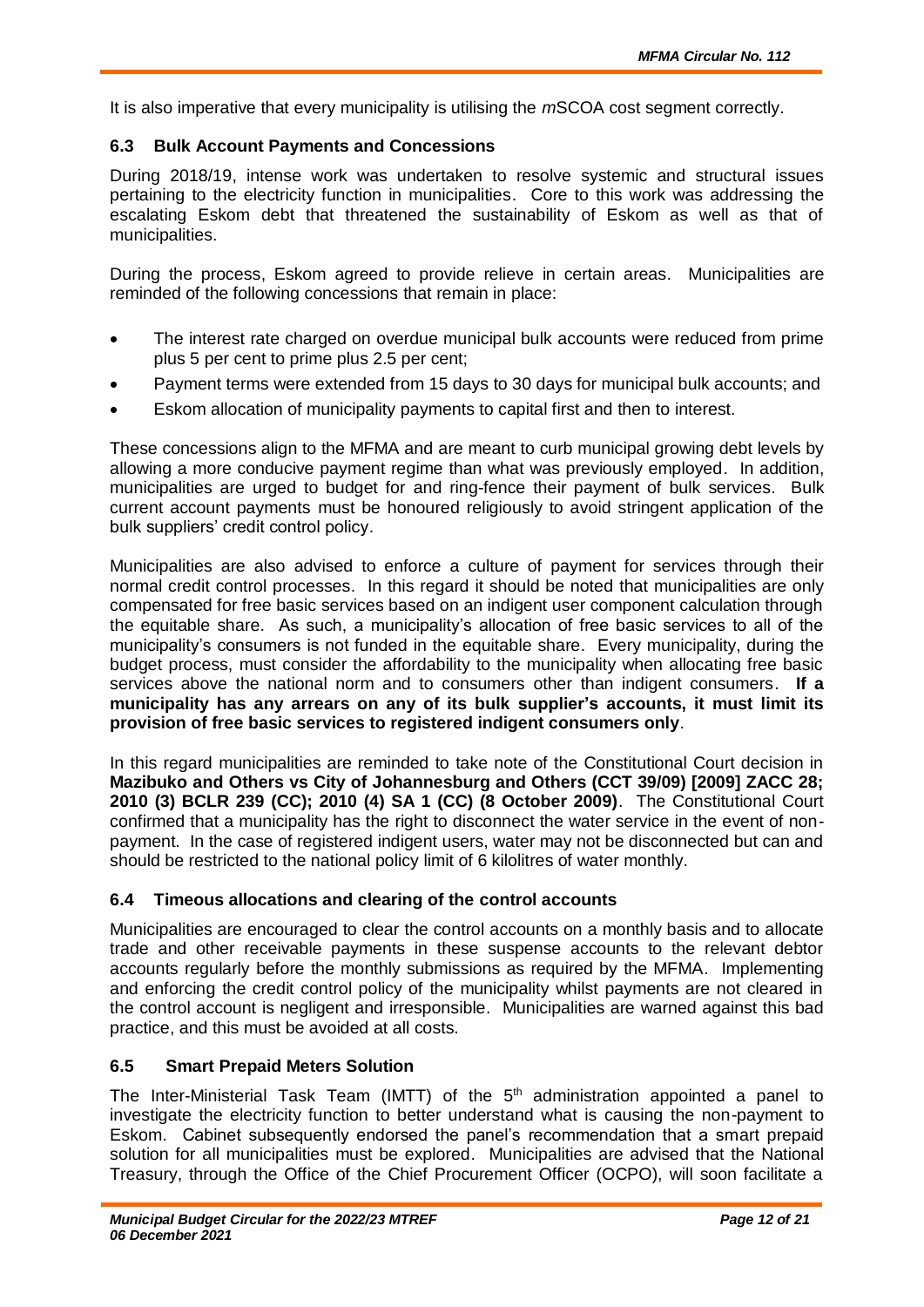transversal contract to standardise prepaid smart meter solutions for electricity that align to minimum and critical technical specifications for local government.

If your municipality or entity is currently in the process of procuring any smart meter solution or is planning to, you are cautioned:

- Against proceeding prior to the OCPO having issued and awarded the transversal prepaid smart meter Terms of Reference (ToR); and
- That, with immediate effect, you must obtain the National Treasury's input prior to proceeding with any current procurement or proposed procurement for any smart meter solution or similar system solution. This is to prevent unnecessary and wasteful expenditure on such solutions. Any request for National Treasury's input on the current or planned procurement of any smart meter solution or similar system solution or component thereof, must be directed to the National Treasury for the attention of the Local Government Budget Analysis Unit (Mr. Sadesh Ramjathan) Sadesh.Ramjathan@treasury.gov.za.

Your assistance in proactively ensuring that the municipality and/ or its entities are not adversely affected by these processes will be appreciated.

#### **6.6 Completeness and credibility of revenue related information in the Budget**

The Municipal Budget and Reporting Regulations (MBRR) regulates the minimum level of information required from municipalities when compiling, implementing, monitoring, and evaluating the municipality's financial management situation. Failure to include the minimum required information hampers the municipal council, the public and stakeholders' ability to make informed decisions and engage on the matter. It also limits research, studies, and benchmarking undertaken for local, provincial, and national purposes.

The National Treasury would like to take this opportunity to caution municipalities that the MBRR prescribe the minimum level of information municipalities must include as part of their legal reporting obligations.

Going forward the Treasuries will place increased attention and focus on the adequacy of municipalities' submissions. The National Treasury regards this non-compliance to include the minimum level of information as serious and if persistent will consider applying the available legal sanctions, including recourse in terms of section 216(2) of the Constitution. In this context, National Treasury will particularly focus on the completeness of asset management related information as well as the statistical information required in the A, B and C schedules during the 2022/23 MTREF.

#### **6.7 Eskom Bulk Tariff increases**

The National Energy Regulator of South Africa (NERSA) is responsible for price determination of the bulk costs for electricity. Bulk electricity costs are consistently much higher than inflation, having gone as high as 17.8 per cent in the 2021/22 municipal financial year. Eskom's need for increased funding means that over the period ahead they are applying for much higher tariff increases. In their Multi-Year Price Determination (MYPD 5) application Eskom requested approval for municipal bulk tariff increases of 20.5 per cent in 2022/23, 15 per cent in 2023/24 and 10 per cent in 2024/25. NERSA rejected this revenue application at the end of September 2021 and in October 2021 ESKOM filed an application in the High Court to review NERSA's decision. The matter is still in court with a decision anticipated to be made shortly. If Eskom succeeds, the court will compel NERSA to process the rejected application for tariffs for the year starting 1 April 2022 in terms of the existing MYPD methodology. NERSA will then be expected to immediately publish Eskom's application for public comment.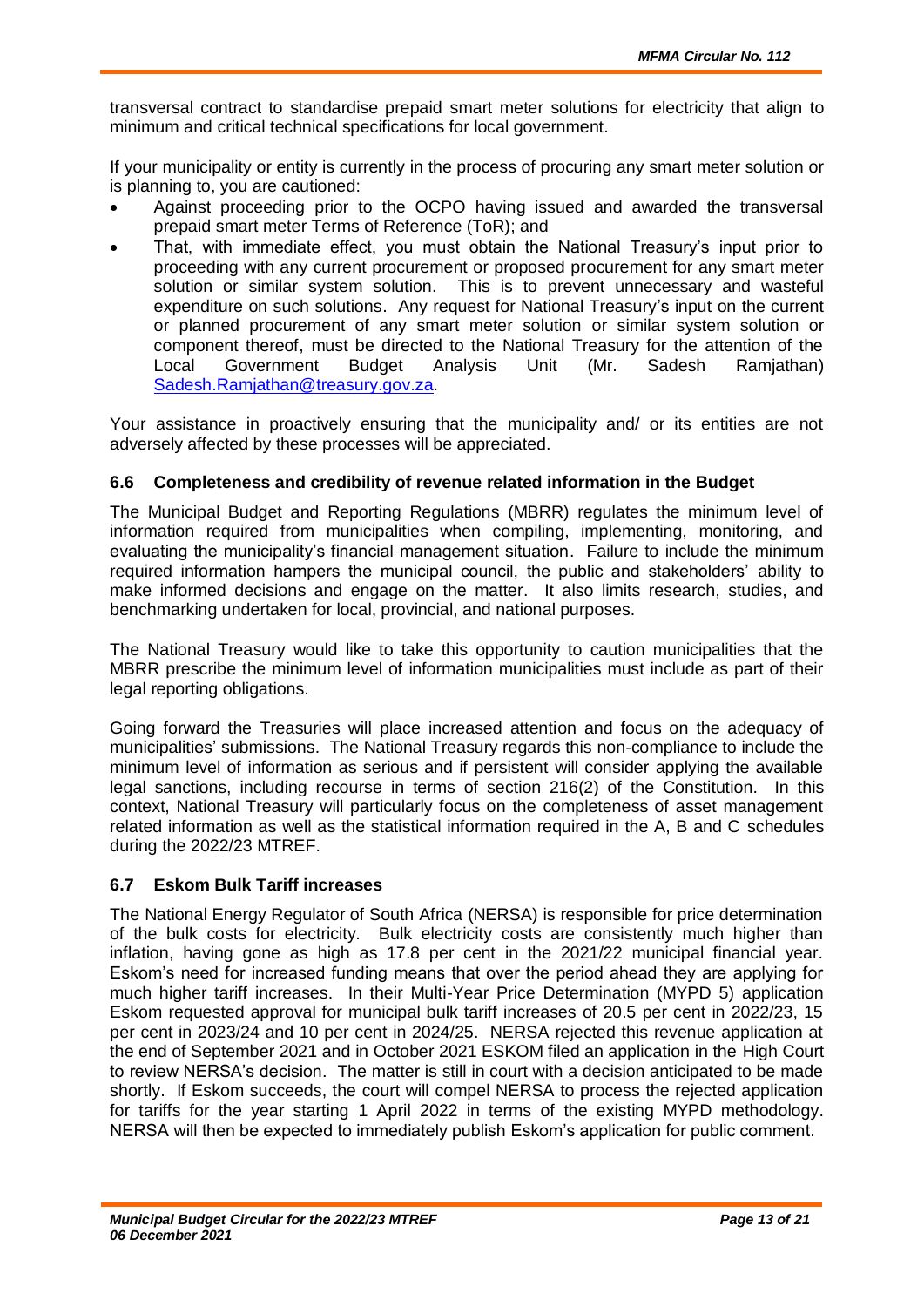#### **6.8 Long Term Financial Strategies**

National Treasury is supporting municipalities to develop and implement long-term financial models and strategies. This reform seeks to develop more sustainable, and integrated infrastructure development programmes over the longer term, informed by strategic plans, and financed in the most effective and efficient manner.

Although some municipalities have long-term financial models (LTFM), they are not always integrated with municipal plans, or based on actual cash flow analysis and investment programmes, or able to consider alternative financial scenarios and outcomes in relation to the ability to borrow and the structuring of market transactions.

Municipalities need to develop LTFM that support decisions on investment selection and assesses the financial impact of policy choices, by forecasting future financial performance and the impact of infrastructure projects on borrowing capacity. The LTFM needs to inform the municipality's long-term financial strategy, which must articulate a sustainable, efficient and effective borrowing strategy and practices for the municipality and provide a clear statement of intent for lenders and other stakeholders.

National Treasury has initiated this reform in the metropolitan municipalities and some of the Intermediate City municipalities and will continue with this reform in the next financial year. Based on the piloting of this reform, guidance will be provided to all municipalities to develop and implement LTFM's and strategies.

## **7. Funding choices and management issues**

Municipalities are under pressure to generate revenue as a result of the economic landscape, the COVID-19 pandemic, weak tariff setting and increases in key cost drivers to provide basic municipal services. The ability of customers to pay for services is declining and this means that less revenue will be collected. Therefore, municipalities must consider the following when compiling their 2022/23 MTREF budgets:

- Improving the effectiveness of revenue management processes and procedures;
- Cost containment measures to, amongst other things, control unnecessary spending on nice-to-have items and non-essential activities as highlighted in the Municipal Cost Containment Regulations read with MFMA Circular No. 82;
- **Ensuring value for money through the procurement process;**
- The affordability of providing free basic services to all households;
- Not taking on unfunded mandates:
- Strictly control the use of costly water tankers and fix the water infrastructure to enable the sustainable provision of water;
- Prioritise the filling of critical vacant posts, especially linked to the delivery of basic services; and
- Curbing the consumption of water and electricity by the indigents to ensure that they do not exceed their allocation.

Accounting officers are reminded of their responsibility in terms of section 62(1)(a) of the MFMA to use the resources of the municipality effectively, efficiently and economically. Failure to do this will result in the accounting officer committing an act of financial misconduct which will trigger the application of chapter 15 of the MFMA, read with the Municipal Regulations on Financial Misconduct Procedures and Criminal Proceedings.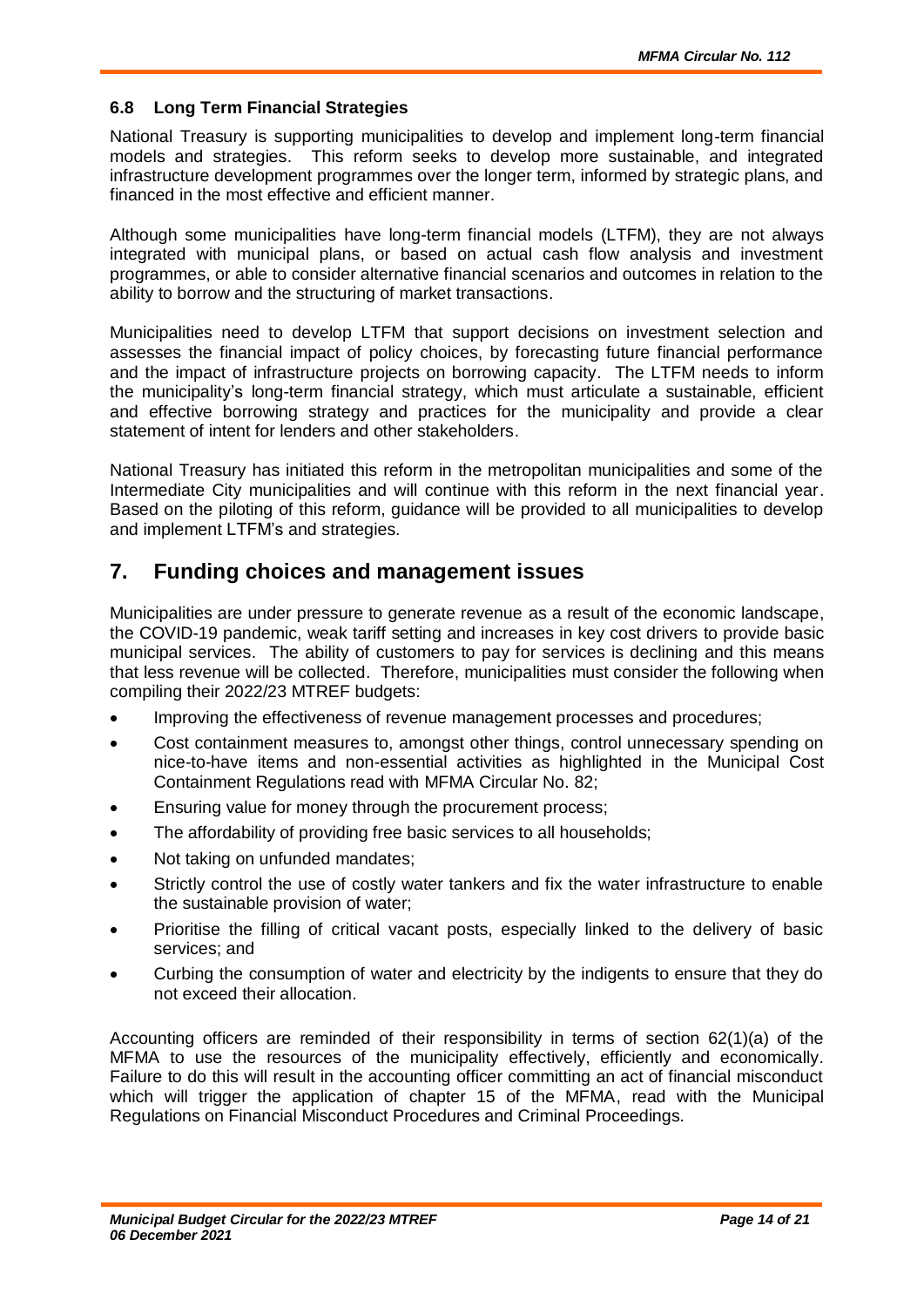#### **7.1 Employee related costs**

The Salary and Wage Collective Agreement for the period 01 July 2021 to 30 June 2024 dated 15 September 2021 through the agreement that was approved by the Bargaining Committee of the Central Council in terms of Clause 17.3 of the Constitution should be used when budgeting for employee related costs for the 2022/23 MTREF. In terms of the agreement, all employees covered by this agreement shall receive with effect from 01 July 2022 and 01 July 2023 an increase based on the projected average CPI percentages for 2022 and 2023. The forecasts of the Reserve Bank, in terms of the January 2022 and January 2023, shall be used to determine the projected average CPI. Municipalities are encouraged to perform an annual head count and payroll verification process by undertaking a once-a-year manual salary disbursement, in order to root out ghost employees.

#### **7.2 Remuneration of Councillors**

Municipalities are advised to budget for the actual costs approved in accordance with the Government Gazette on the Remuneration of Public Office Bearers Act: Determination of Upper Limits of Salaries, Allowances and Benefits of different members of municipal councils published annually between December and January by the Department of Cooperative Governance. It is anticipated that this salary determination will also take into account the fiscal constraints. Municipalities should also consider guidance provided above on salary increases for municipal officials during this process. Any overpayment to councilors contrary to the upper limits as published by the Minister of Cooperative Governance and Traditional Affairs will be irregular expenditure in terms of Section 167 of the MFMA and must be recovered from the councilor(s) concerned.

## **8. TRANSFERS TO MUNICIPALITIES**

#### **8.1 Criteria for the release of the Equitable Share**

Section 216(2) of the Constitution of South Africa requires that the National Treasury must enforce compliance with the measures established to ensure both transparency and expenditure control in each sphere of government and may stop the transfer of funds to an organ of state if that organ of state commits a serious or persistent material breach of those measures.

The criteria for the release of the Equitable Share Instalments for the 2022/23 municipal financial year are as follows:

- The 2022/23 adopted budget must be funded and adopted by Council as per the legal framework, as required in terms of section 18 of the MFMA and consistent with the Budget Council and Budget Forum resolutions;
	- a. The adopted budget must include budget allocations for bulk suppliers current account payments;
	- b. Should the adopted budget still be unfunded, then a funding plan will be required to show how the municipality intends moving progressively out of this position into a funded state, if this plan has been adopted in the past, then a progress report must be submitted on the framework previously shared to guide municipalities which is aligned to the rescue phase of the new approach to Municipal Financial Recovery Service (MFRS);
	- c. Those municipalities that adopted an unfunded budget must work with their respective Provincial Treasuries to rectify this position in the lead up to the main adjustments budget process in February 2023; and
	- d. A council resolution showing commitment to address the unfunded position must be submitted by these municipalities to the National Treasury by 01 July 2022.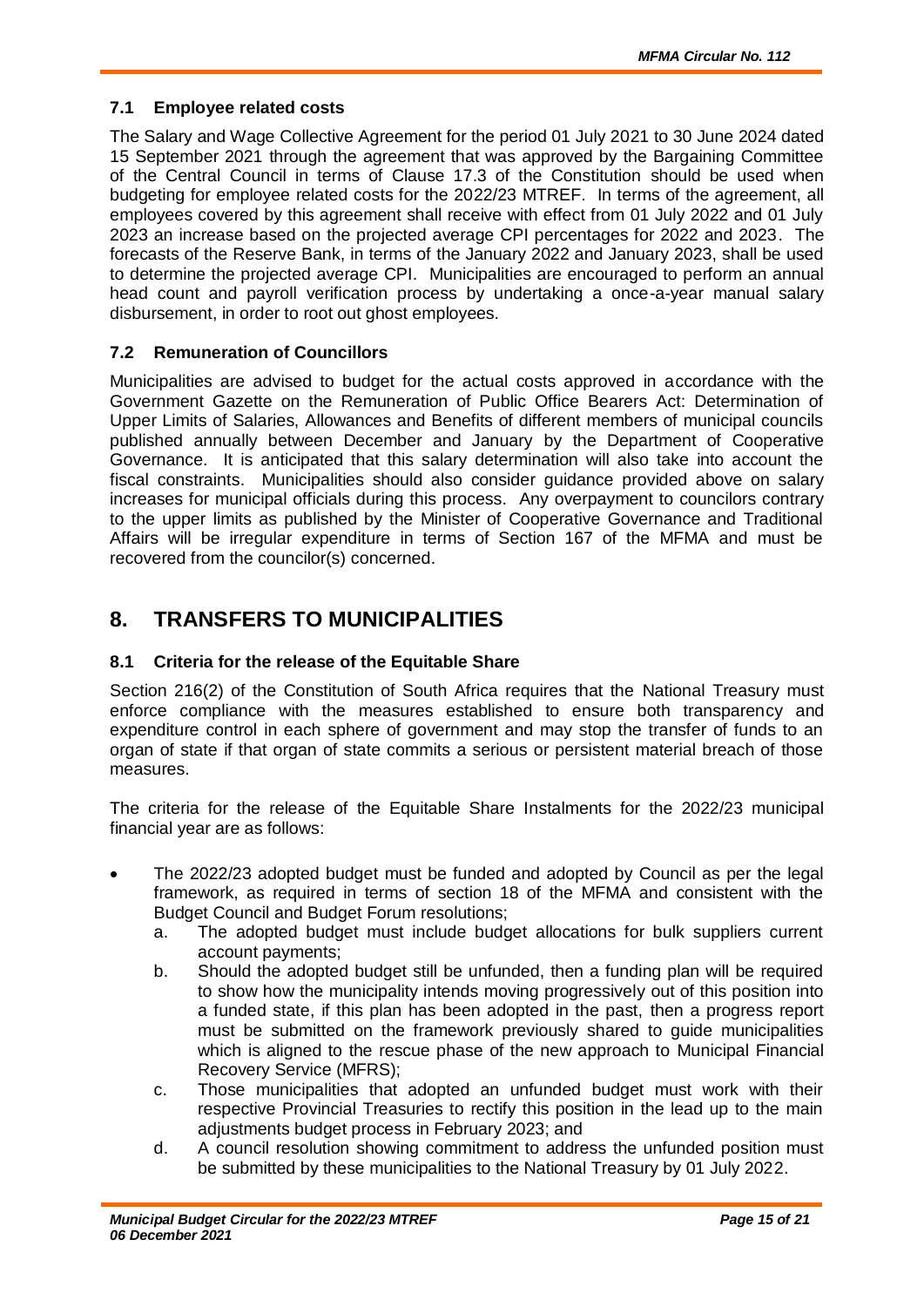- Credible *m*SCOA data strings and source documents for the 2022/23 MTREF and 2021/22 audits must be generated directly from the core municipal financial system and successfully uploaded to the Local Government GoMuni Portal. Source documents must be submitted in PDF and no excel based spreadsheet/ templates will be accepted;
- The report submitted by bulk suppliers in terms of section 41 of the MFMA must indicate that the current account has been paid timeously in terms of section 65(2)(e) of the MFMA. In addition, where the municipality has a repayment plan with Eskom and/ or the water boards, proof that the current accounts have been paid and a copy of the agreed upon payment plan (or evidence of negotiations underway with creditors) must be submitted to the National and provincial treasuries;
- Municipalities must provide evidence that SARS, pension and other staff benefits deducted from municipal officials have been paid over the appropriate Funds and/ or institutions;
- The information requested in MFMA Circulars No. 93, 98 and 107 on the reconciliation of the valuation roll have been submitted to the National Treasury as per the required timeframes;
- The Competency Regulations reporting requirements have been complied with;
- Provide a copy of the Unauthorised, Irregular, Fruitless and Wasteful (UIF&W) expenditure register, the latest copy of the Municipal Public Accounts Committee (MPAC) recommendations, Council Resolution on UIFW as well as council approved UIFW Reduction Strategy, proof of establishment of the Disciplinary Committee Board (or evidence of progress towards their establishment) and updated audit action plan (where the audit has been completed);
- Those municipalities that received an adverse or disclaimed opinions for the 2020/21 financial year will not receive their funding allocation unless there is a council resolution committing to address these opinions with an implementable plan. The resolution must be signed by each member of the Council and submitted to National Treasury by 1 October 2022;
- The Municipal Financial Recovery Service progress reporting framework for financial recovery plans must be complied with by municipalities under intervention in terms of S139 of the Constitution;
- Additionally, those municipalities that have outstanding audits for both the 2019/20 and 2020/21 financial years as well as municipalities with outstanding 2020/21 audit opinions that also received an adverse or disclaimer opinion in 2019/20, will also not receive their allocation; and
- Any other outstanding documents as per the legal framework have been submitted including the AFS submission (municipality only and consolidated AFS).

Failure to comply with the above criteria will result in National Treasury invoking section 38 of the MFMA which empowers National Treasury to withhold a municipality's equitable share if the municipality commits a serious or persistent breach of the measures established in terms of Section 216(2) of the Constitution which includes reporting obligations set out in the MFMA and National Treasury requests for information in terms of Section 74 of the MFMA.

## **9. The Municipal Budget and Reporting Regulations**

#### **9.1 Schedule A - version to be used for the 2022/23 MTREF**

National Treasury has released Version 6.6 of the Schedule A1 (the Excel Formats) which is aligned to Version 6.6 of the *m*SCOA classification framework and must be used when compiling the 2022/23 MTREF budget.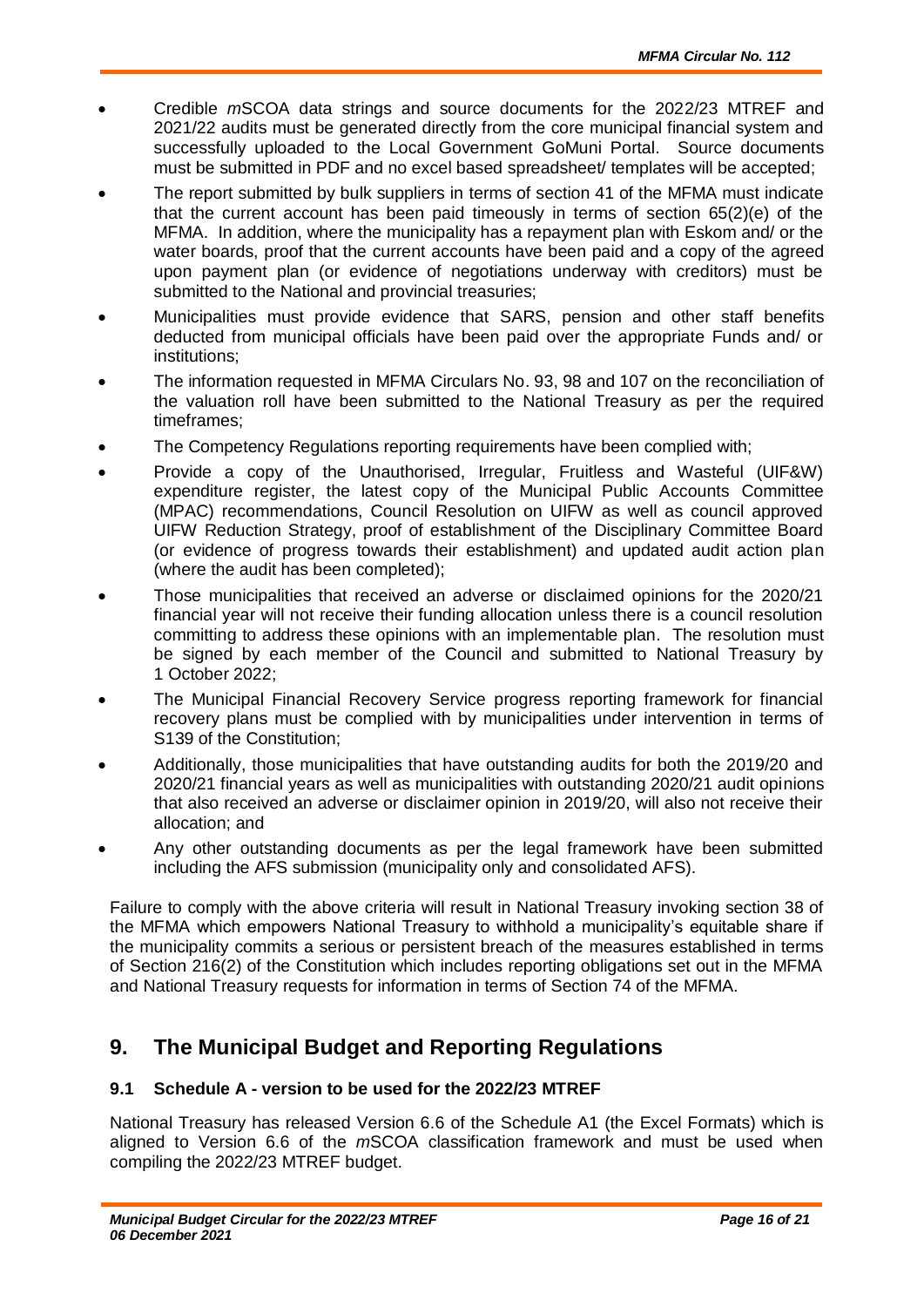All municipalities must prepare their 2022/23 MTREF budgets in their financial systems and produce the Schedule A1 directly from their financial system.

Municipalities must start early enough to capture their tabled budget (and later the adopted budget) in the budget module in the financial system and must ensure that they produce their Schedule A1 directly out of the budget module. **Manual capturing on A1 schedule version 6.6 is not allowed** in terms of the *m*SCOA Regulations.

National Treasury has protected the A1 schedule version 6.6 in order to ensure that the Schedule A1 generated directly from the financial system and not populated manually.

The budget, adjustments budget and Section 71 monthly reporting Schedules that have been regulated in terms of the MBRR have also been aligned to the *m*SCOA chart version 6.6. The revised MBRR Schedules for the 2022/23 MTREF and its linkages to the financial and nonfinancial data string are available on the link below:

http://mfma.treasury.gov.za/RegulationsandGazettes/Municipal%20Budget%20and%20Report ing%20Regulations/Pages/default.aspx

#### **9.2 Assistance with the compilation of budgets**

If municipalities require advice with the compilation of their respective budgets, specifically the budget documents or Schedule A1, they should direct their enquiries to their respective provincial treasuries or to the following National Treasury officials:

| <b>Province</b>                               | <b>Responsible NT</b><br>officials | Tel. No.     | <b>Email</b>                        |
|-----------------------------------------------|------------------------------------|--------------|-------------------------------------|
| <b>Eastern Cape</b>                           | Matjatji Mashoeshoe                | 012-315 5553 | Matjatji.Mashoeshoe@treasury.gov.za |
|                                               | Abigail Maila                      | 012-395 6737 | Abigail.Maila@Treasury.gov.za       |
| <b>Buffalo City</b>                           | Mandla Gilimani                    | 012-315 5807 | Mandla.Gilimani@treasury.gov.za     |
| <b>Free State</b>                             | Sifiso Mabaso                      | 012-315 5952 | Sifiso.mabaso@treasury.gov.za       |
|                                               | Cethekile Moshane                  | 012-315 5079 | Cethekile.moshane@treasury.gov.za   |
| Gauteng                                       | Matjatji Mashoeshoe                | 012-315 5553 | Matjatji.Mashoeshoe@treasury.gov.za |
|                                               | Abigail Maila                      | 012-395 6737 | Abigail.Maila@Treasury.gov.za       |
| Johannesburg and                              | Willem Voigt                       | 012-315 5830 | WillemCordes.Voigt@treasury.gov.za  |
| Tshwane                                       |                                    |              |                                     |
| Ekurhuleni                                    | Kgomotso Baloyi                    | 012-315 5866 | Kgomotso.Baloyi@treasury.gov.za     |
|                                               |                                    |              |                                     |
| KwaZulu-Natal                                 | Kgomotso Baloyi                    | 012-315 5866 | Kgomotso.Baloyi@treasury.gov.za     |
|                                               | Kevin Bell                         | 012-315 5725 | Kevin.Bell@treasury.gov.za          |
| eThekwini                                     | Sifiso Mabaso                      | 012-315 5952 | Sifiso.mabaso@treasury.gov.za       |
| Limpopo                                       | Sifiso Mabaso                      | 012-315 5952 | Sifiso.Mabaso@treasury.gov.za       |
| Mpumalanga                                    | Mandla Gilimani                    | 012-315 5807 | Mandla.Gilimani@treasury.gov.za     |
|                                               | Lesego Leqasa                      |              | Lesego.Legasa@treasury.gov.za       |
| Northern Cape                                 | Mandla Gilimani                    | 012-315 5807 | Mandla. Gilimani@treasury.gov.za    |
|                                               | Phumelele Gulukunqu                | 012-315 5539 | Phumelele.Gulukunqu@treasury.gov.za |
| <b>North West</b>                             | <b>Willem Voigt</b>                | 012-315 5830 | WillemCordes.Voigt@treasury.gov.za  |
|                                               | Makgabo Mabotja                    | 012-315 5156 | Makgabo.Mabotja@treasury.gov.za     |
| <b>Western Cape</b>                           | <b>Willem Voigt</b>                | 012-315-5830 | WillemCordes.Voigt@treasury.gov.za  |
| Cape Town                                     | Kgomotso Baloyi                    | 012-315 5866 | Kgomotso.Baloyi@treasury.gov.za     |
| George                                        | Mandla Gilimani                    | 012-315 5807 | Mandla.Gilimani@treasury.gov.za     |
| <b>Technical issues</b><br>with Excel formats | Sephiri Tlhomeli                   | 012-406 9064 | Igdataqueries@treasury.gov.za       |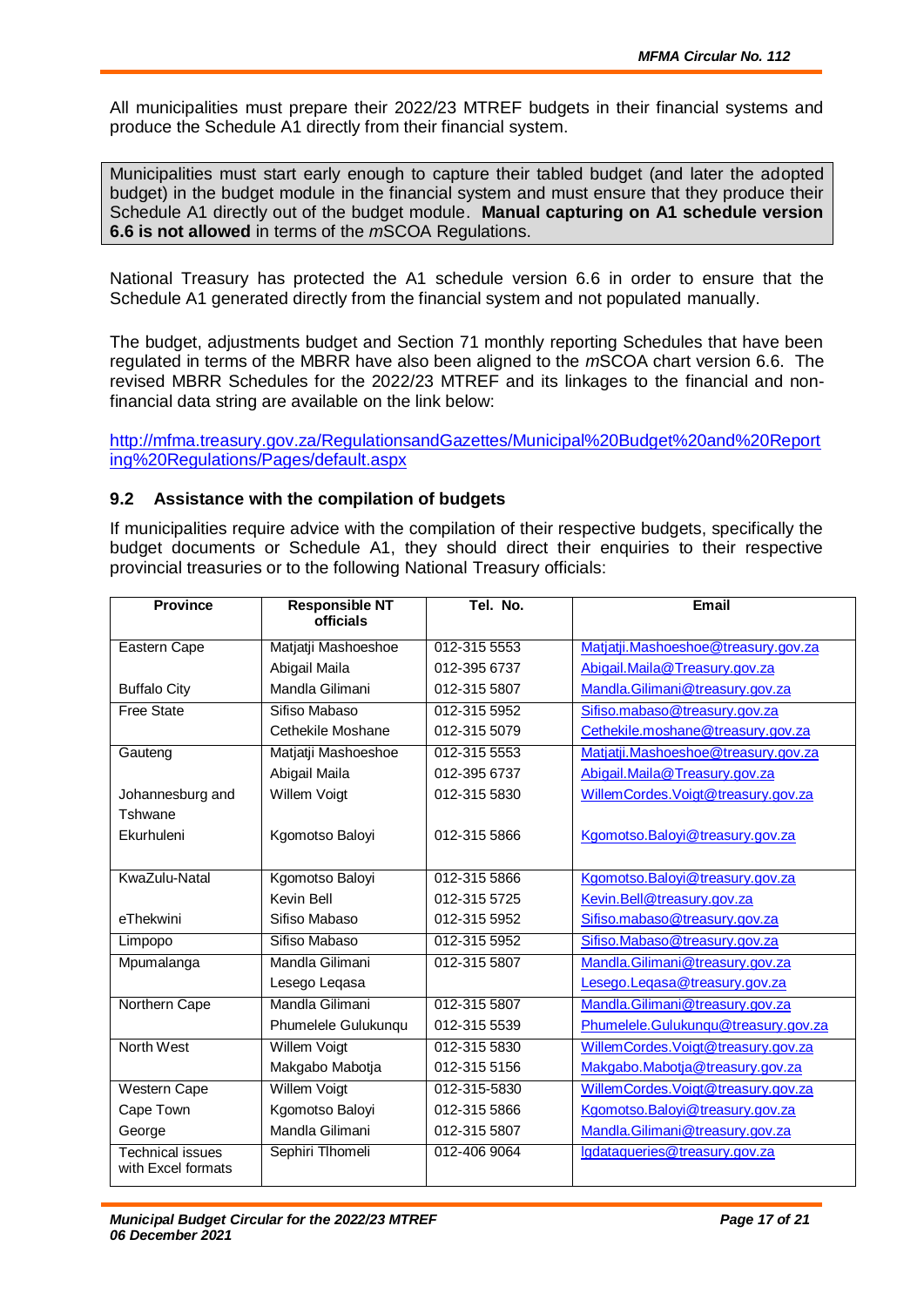National and provincial treasuries will analyse the credibility of the data string submissions.

#### **9.3 Assessing the 2022/23 MTREF budget**

National and provincial treasuries will assess the 2022/23 MTREF budgets to determine if it is complete, funded and complies with the *m*SCOA requirements. The *m*SCOA data strings for the tabled (TABB) and adopted (ORGB) budgets will be used for this assessment.

The **assessment period** of all municipal budget will therefore be from **01 April to 30 June 2022 for both the tabled and adopted budgets**. In this period, the National and provincial treasuries will evaluate all municipal budgets for completeness and for being fully funded. Any adjustment that need to be made must be done before the start of the municipal financial year on 1 July.

Importantly, in order to generate an adopted budget (ORGB) data string, the budget must be locked on the financial system by the 10<sup>th</sup> working day of July each year. Therefore, once the ORGB data string has been generated, errors in the ORGB can only be corrected via an adjustments budget in February of each year. In terms of the design principles of *m*SCOA, municipalities are not allowed to open the budget on the system for corrections after it has been locked. This means that the tabled budget data string (TABB) should in fact be verified and errors in the TABB should be corrected in the ORGB **before the adopted budget is locked on the financial system and the ORGB data string is generated**.

Amending an unfunded, incomplete and erroneous budget through an adjusted budget is also not encouraged as the National Treasury only considers an adjusted budget in the third and fourth quarter of the financial year for analysis and publication purposes. This will result in overspending and unauthorised expenditure not been monitored in the first six months of the financial year.

The National Treasury would like to emphasise that *where municipalities have adopted an unfunded budget without a* **credible funding plan***, they will be required to correct the funding plan and ensure that it is credible. The credible funding plan must be immediately adopted by the Municipal Council, and the changes to the budget must be*  effected in the mid-year adjustments budget to ensure compliance with Section 18 of *the MFMA.*

Municipalities with municipal entities are once again reminded to prepare consolidated budgets and in-year monitoring reports for both the parent municipality and its entity or entities. The following must be compiled:

- An annual budget, adjustments budget and monthly financial reports for the parent municipality in the relevant formats;
- An annual budget, adjustments budget and monthly financial reports for the entity in the relevant formats; and
- A consolidated annual budget, adjustments budget and monthly financial reports for the parent municipality and all its municipal entities in the relevant formats.

The budget and data strings that the municipality submits to National Treasury must be a consolidated budget for the municipality (including entities). The budget of each entity must be submitted on the D Schedule in pdf format.

In the past it was noted that municipalities have challenges to align the audited outcomes on the financial system to A1 Schedule. Municipalities must ensure that the audited figures and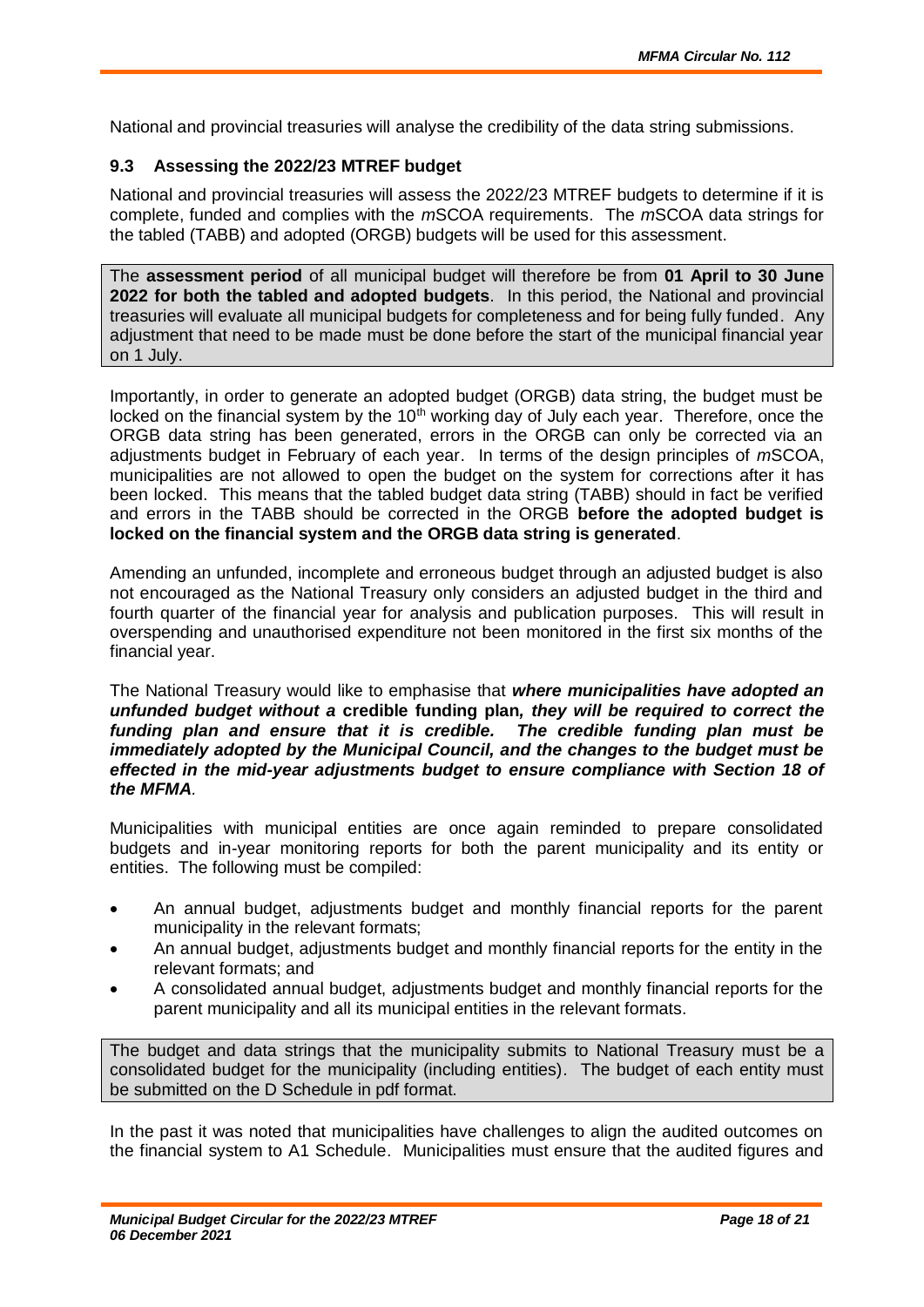adjusted budget figures captured on the A1 Schedule aligns to the annual financial statements and Schedule B respectively.

### **10. Submitting budget documentation and A1 schedules for 2022/23 MTREF**

To facilitate oversight of compliance with the Municipal Budget and Reporting Regulations, accounting officers are reminded that:

- Section 22(b)(i) of the MFMA requires that, *immediately* after an annual budget is tabled in a municipal council, it must be submitted to the National Treasury and the relevant provincial treasury in electronic formats. If the annual budget is tabled to council on **31 March 2022**, the final date of submission of the electronic budget documents and corresponding *m*SCOA data strings is **Friday, 01 April 2022**; and
- Section 24(3) of the MFMA, read together with regulation 20(1) of the MBRR, requires that the approved annual budget must be submitted to both National Treasury and the relevant provincial treasury within ten working days after the council has approved the annual budget. However, given that municipalities are generating the annual budgets directly from the financial system as required by the *m*SCOA Regulations and that the budgets must be verified before it is locked on the financial system and transacted against, municipalities must submit the approved budget to the National Treasury and the relevant provincial treasury in electronic formats *immediately* after approval by the municipal council. Therefore, if the annual budget is tabled to council **on 31 May 2022**, the final date of submission of the electronic budget documents and corresponding *m*SCOA data strings is **Wednesday, 01 June 2022.**

**Since the 2020/21 MTREF, municipalities are no longer required to submit hard copies of all required documents including budget related, Annual Financial Statements and Annual Reports to National Treasury via post or courier services. Electronic copies must be submitted in pdf format to the GoMuni Upload portal.**

#### **10.1 Expected submissions for 2022/23 MTREF**

The following information should be submitted for the 2022/23 MTREF:

- The budget documentation as set out in the MBRR. The budget document must include the main A1 Schedule Tables (A1 - A10);
- The non-financial supporting tables (A10, SA9, SA11, SA12, SA13, SA22, SA23, SA24 etc. and any other information not contained in the financial data string) in the A1 schedule must be submitted in the prescribed *m*SCOA data string in the format published with Version 6.6 of the A1 schedule;
- The draft and final service delivery and budget implementation plan (SDBIP) in electronic PDF format;
- The draft and final IDP;
- The council resolution for the tabled and adopted budgets;
- Signed Quality Certificate as prescribed in the MBRR for the tabled and adopted budgets;
- D Schedules specific for the entities; and
- A budget locking certificate immediately at the start of the new municipal financial year on 1 July.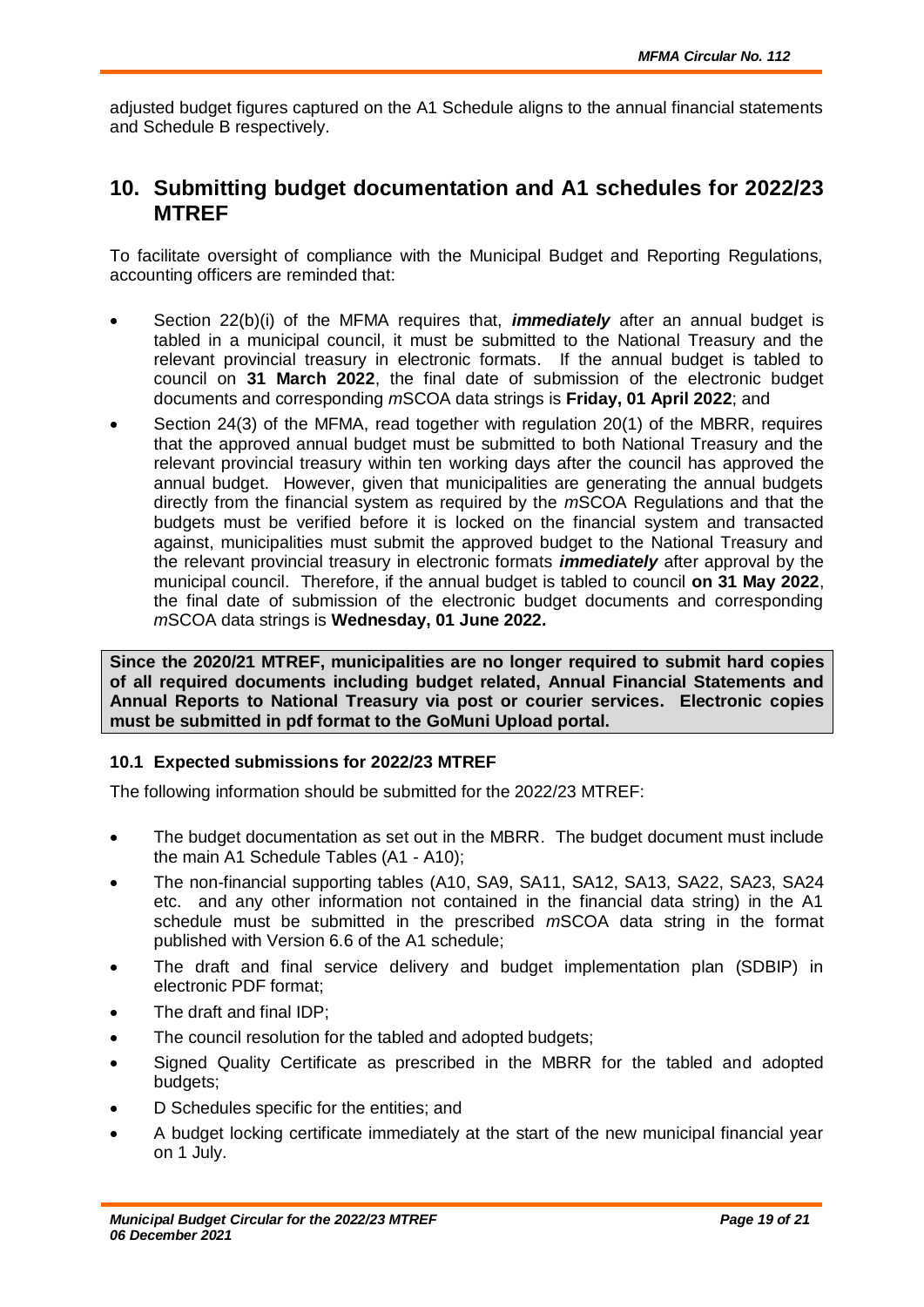#### **10.2 Go Muni Upload Portal**

The National Treasury is in the process of finalising the development work on the GoMuni Upload portal. Municipalities, provincial treasuries, system vendors and sector departments should ensure that the names and contact details of the data uploaders or users of the data, as reflected on the LG Database, for their respective institutions are correct and updated as and when changes occur.

#### **10.3 Portals for the submission of information**

Municipalities must ensure that the documents are submitted to the correct portals/ mailboxes. These portals/ mailboxes are:

https://lguploadportal.treasury.gov.za (GoMuni Upload Portal) – All documents required in terms of legislation, including:

- *m*SCOA Data Strings by approved registered users:
- Budget-related and in-year documents and schedules (A, B and C) by approved registered users; and
- Reconciliation of the valuation roll to the financial system (as per MFMA Circular No. 93).

Budget related documents and schedules must be uploaded by approved registered users using the GoMuni Upload Portal at: https://lguploadportal.treasury.gov.za/. The GoMuni Upload Portal does not have the same size restrictions encountered with lgdocuments@treasury.gov.za, but requires all documents to:

- Be in PDF format only; and
- Each PDF file must NOT contain multiple document e.g. council resolution and quality certificate within the budget document. Each document type must be identified clearly and uploaded separately.

Municipalities may *only* send electronic versions of the above documents to lgdocuments@treasury.gov.za when experiencing problems with the GoMuni Upload Portal.

lgdataqueries@treasury.gov.za – Database related and submission queries and the grant rollover templates.

lgdocuments@treasury.gov.za – Any additional information required by National Treasury that is not listed under the GoMuni Upload portal such as the manual COVID-19 reports.

Please do not submit the same document to ALL the platforms listed above as it means that our Database Team must register the same documents three times which slows down the process. *Any document/ queries that are submitted to the incorrect portal/ mailbox will be deleted and not processed*.

#### **10.4 Publication of budgets on municipal websites**

In terms of section 75 of the MFMA, all municipalities are required to publish their tabled budgets, adopted budgets, annual reports (containing audited annual financial statements) and other relevant information on the municipality's website. This will aid in promoting public accountability and good governance.

All relevant documents mentioned in this circular are available on the National Treasury website, http://mfma.treasury.gov.za/Pages/Default.aspx. Municipalities are encouraged to visit it regularly as documents are regularly added / updated on the website.